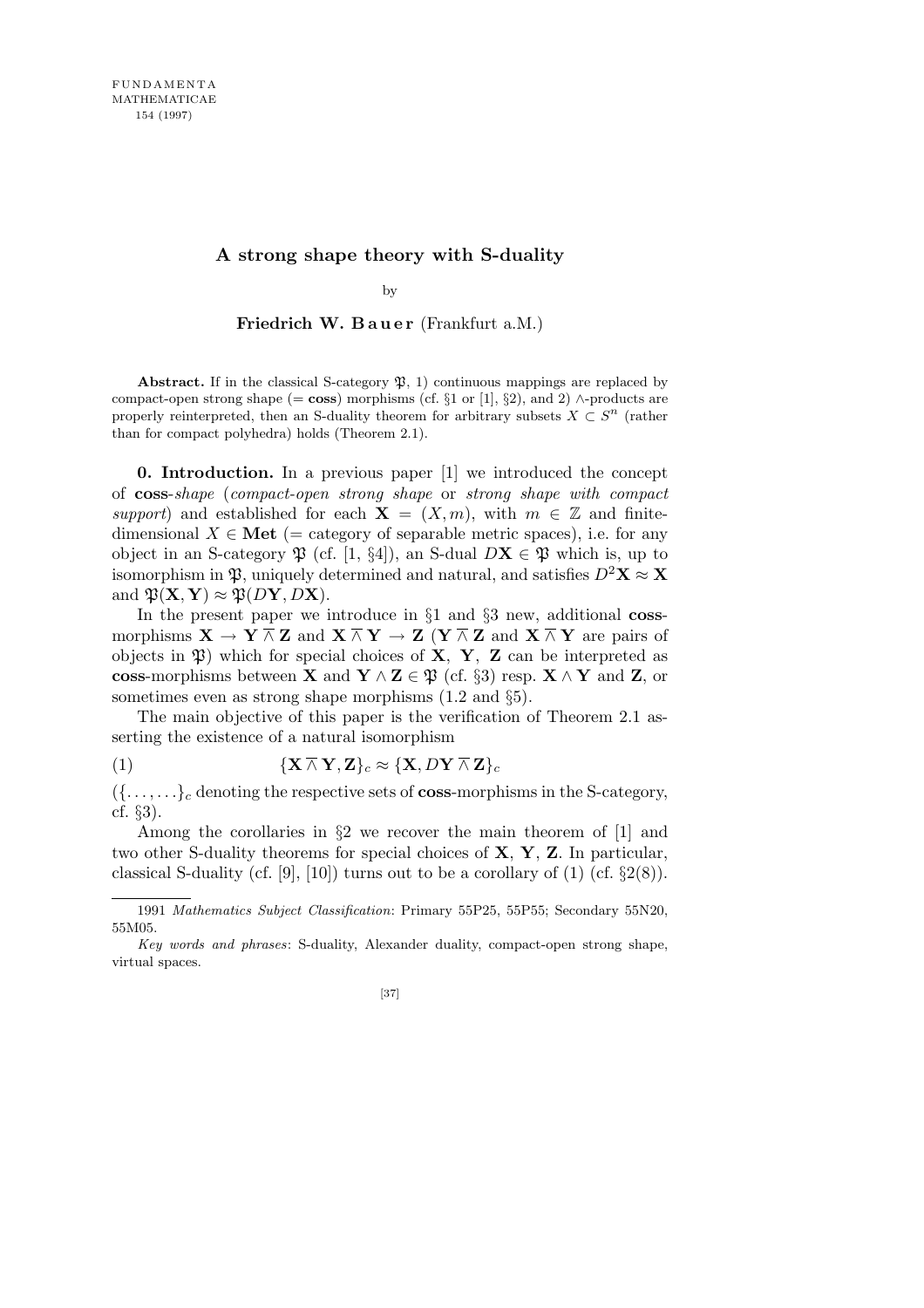All these corollaries have in common that the concept of new **coss**morphisms as introduced in *§*1 does not enter, but that we get along with either **coss**-morphisms between spaces (2.2), strong shape morphisms or even continuous mappings (2.3).

In *§*3 we treat the S-duality operator *D* and introduce stable **coss**morphisms, while in *§*4 we provide the necessary Alexander duality theorems from which all kinds of S-duality are derived.

The reader is supposed to be familiar with [1]: Not only do we retain all notations from [1] but if a construction or a proof has a counterpart in [1], then we do not resume the arguments, referring instead to the corresponding statement or assertion there.

**1. The coss-morphisms**  $\alpha: X \overline{\wedge} Y \rightarrow Z$ ,  $\beta: X \rightarrow Y \overline{\wedge} Z$ . Before we present the definition of two kinds of new **coss**-morphisms, we have to set up the categories of topological spaces in which we are going to operate. This is primarily done by referring to [1, *§*1], with the only exception that, in contrast to [1], we are working with *based* spaces. Thus we understand by **Met** the category of based separable metrizable spaces, with based continuous mappings. Very rarely we encounter unbased spaces (specifically, in the formulation of Alexander duality theorems in  $\S4$ ). Then  $X \in \mathbf{Met}$  always means, by an abuse of notation,  $X^+ \in \mathbf{Met}$ .

By an ANR (or a *good space*) we understand an ANR in **Met**. The same pertains to compact spaces. Hence by a *space* we always mean a space in **Met**.

By a classical theorem, all spaces allow an embedding in the Hilbert cube, resp. in some  $S<sup>n</sup>$  whenever they are finite-dimensional.

In dealing with smash products  $X \wedge Y$  between spaces in **Met**, we face the same kind of problem which we settled in [1, *§*1] concerning cones and suspensions:

Since  $X \wedge Y$  with the customary topology is not necessarily an object in **Met** unless *X* and *Y* are compact, we have to adjust the topology. This can be done, for example, in the finite-dimensional case, by taking embeddings  $X \subset S^n$ ,  $Y \subset S^m$  and equipping  $X \wedge Y$  with the subset topology of  $S^n \wedge S^m = S^{n+m}$ ; in general we employ any compacta *K, L* satisfying  $X \subset K$ ,  $Y \subset L$ . This topology turns out to be independent of the specific embedding, which can be easily realized by displaying an intrinsic definition of this topology in the same way as we did in [1, *§*1].

In particular, both concepts of *∧*-products are always homotopy equivalent (details are as in [1, *§*1]). We always mean *this* topology whenever we write  $X \wedge Y$ .

Let *P*, *Q* be ANRs. Then  $P \wedge Q$  is again an ANR. The quickest way to confirm that is an inspection of the proof of [5, Theorem 8.2, p. 406]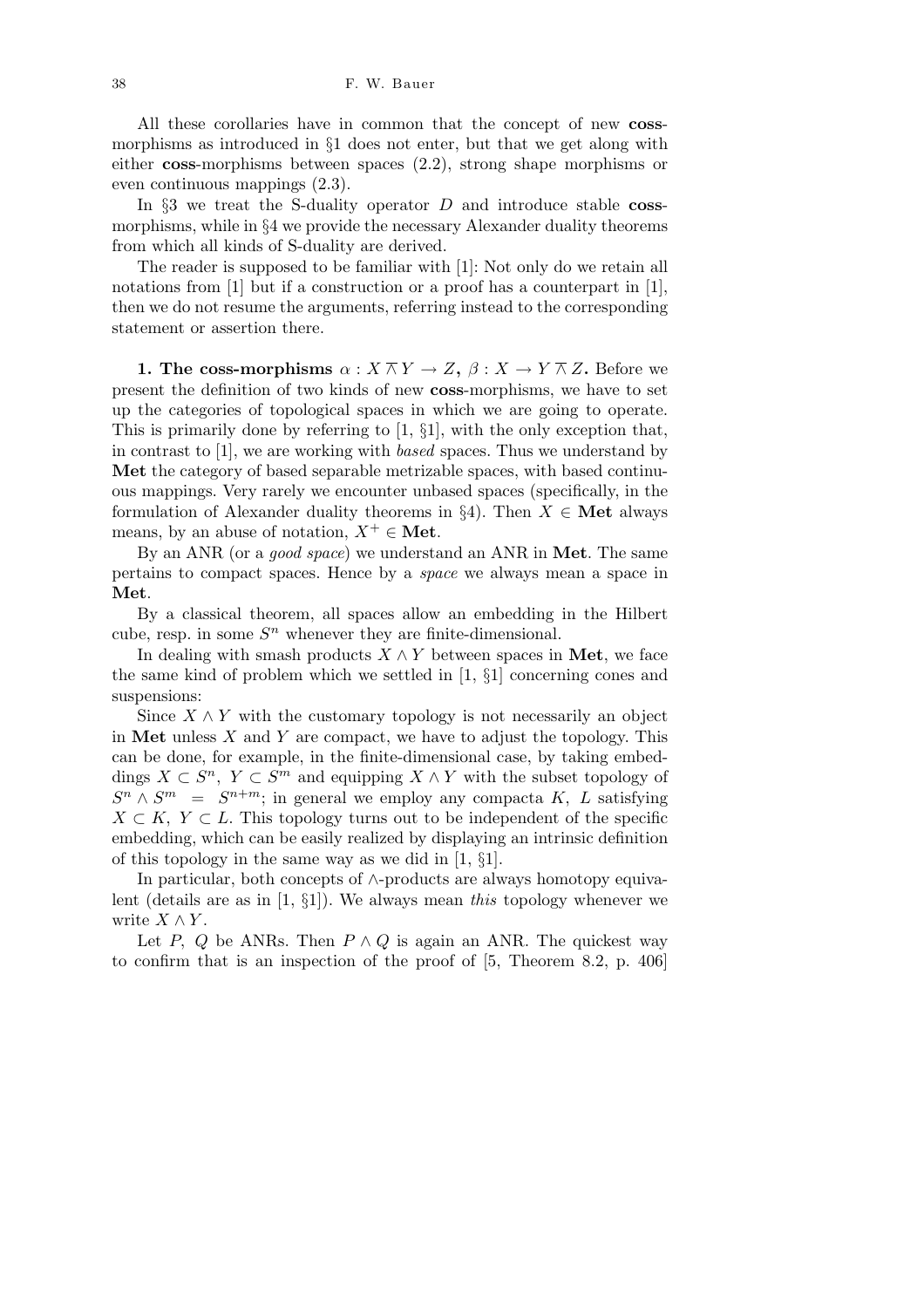by O. Hanner, dealing with the question whether a quotient space *P/Q* of an ANR *P*, with *Q* a closed subspace and an ANR, is again an ANR. The answer is in the affirmative under some compactness assumption, which is only needed in order to guarantee that the resulting space is in **Met**, which in our case is ensured by our convention concerning the topology of  $P \wedge Q$ .

Thus we have  $P \wedge Q \subset S^n \wedge S^m = S^{n+m}$ , which is an ANR whenever *P* and *Q* are finite-dimensional ANRs.

In [1, *§*2] we introduced the concept of **coss**-morphisms between spaces. This carries over immediately to based spaces, simply by employing based continuous and based strong shape morphisms in the constructions.

In addition to strong shape morphisms between compact spaces  $\bar{f}: X \to Y$ *Y*, we need strong shape mappings of the form  $X \to Y \overline{\wedge} R$  and  $X \to R \overline{\wedge} Y$ , where *Y* is compact, *R* good and *X* either compact or an ANR. This kind of strong shape morphisms is already known from [3] and recorded in *§*4.

Let *X*, *Y*, *Z* be spaces and  $X \overline{\wedge} Y$ ,  $Y \overline{\wedge} Z$  pairs of spaces. Then we introduce new morphisms  $\alpha : X \overline{\wedge} Y \rightarrow Z$  and  $\beta : X \rightarrow Y \overline{\wedge} Z$  in the following way:

Let  $P, Q, R, \widetilde{P}, \widetilde{Q}$  be good spaces (i.e. ANRs in Met),  $X', Y', Z', \widetilde{Y}$  compact in Met, and  $r: X \to P$ ,  $s: Y \to Q$ ,  $t: Z \to R$ ,  $a: X' \to X$ ,  $\tilde{b}: Y' \to Y, c: Z' \to Z, \tilde{s}: \tilde{Y} \to Q, \tilde{a}: X' \to \tilde{P} \text{ and } \tilde{b}: Y' \to \tilde{Q} \text{ continuous}$ mappings.

We consider diagrams  $\sigma = \sigma(a, b, c, r, s, t, \tilde{a}, \tilde{b}, q_1, q_2, \bar{f})$ 

(1)  
\n
$$
P \wedge \widetilde{Q} \xrightarrow{g_1} R
$$
\n
$$
ra \wedge \widetilde{b}
$$
\n
$$
X' \wedge Y' \xrightarrow{\bar{f}} Z'
$$
\n
$$
\widetilde{a} \wedge sb
$$
\n
$$
\widetilde{P} \wedge Q \xrightarrow{g_2} R
$$

with  $g_1, g_2$  being stable homotopy classes of continuous morphisms and  $\bar{f}$  a stable homotopy class of a strong shape morphism (cf. [1, *§*2], the associated definition of a **coss**-morphism between spaces), which are stably homotopy commutative. This means that  $\bar{f}(\Sigma^k(tc))$  (i.e. the strong shape morphism *f* evaluated at  $\Sigma^k(tc)$ ) and  $g_1(\Sigma^k(ra) \wedge \tilde{b})$  (resp.  $g_2(\Sigma^k \tilde{a} \wedge s b)$ ) are stably homotopic. In other words, there exist natural numbers *l, m* such that

$$
\Sigma^l \bar{f}(\Sigma^k(tc)) \simeq \Sigma^l g_2(\Sigma^{l+k}(\tilde{a} \wedge s b)), \quad \Sigma^m \bar{f}(\Sigma^k(tc)) \simeq \Sigma^m g_1(\Sigma^{k+m}(ra) \wedge \tilde{b}).
$$

Thus, by taking appropriate representatives  $\bar{f}$ ,  $g_1$ ,  $g_2$ , we can assume (as in [1, *§*2]) that for suitable *k*,

$$
\bar{f}(\Sigma^k(te)) \simeq g_2(\Sigma^k(\tilde{a} \wedge sb)), \qquad \bar{f}(\Sigma^k(te)) \simeq g_1(\Sigma^k(rea) \wedge \tilde{b}).
$$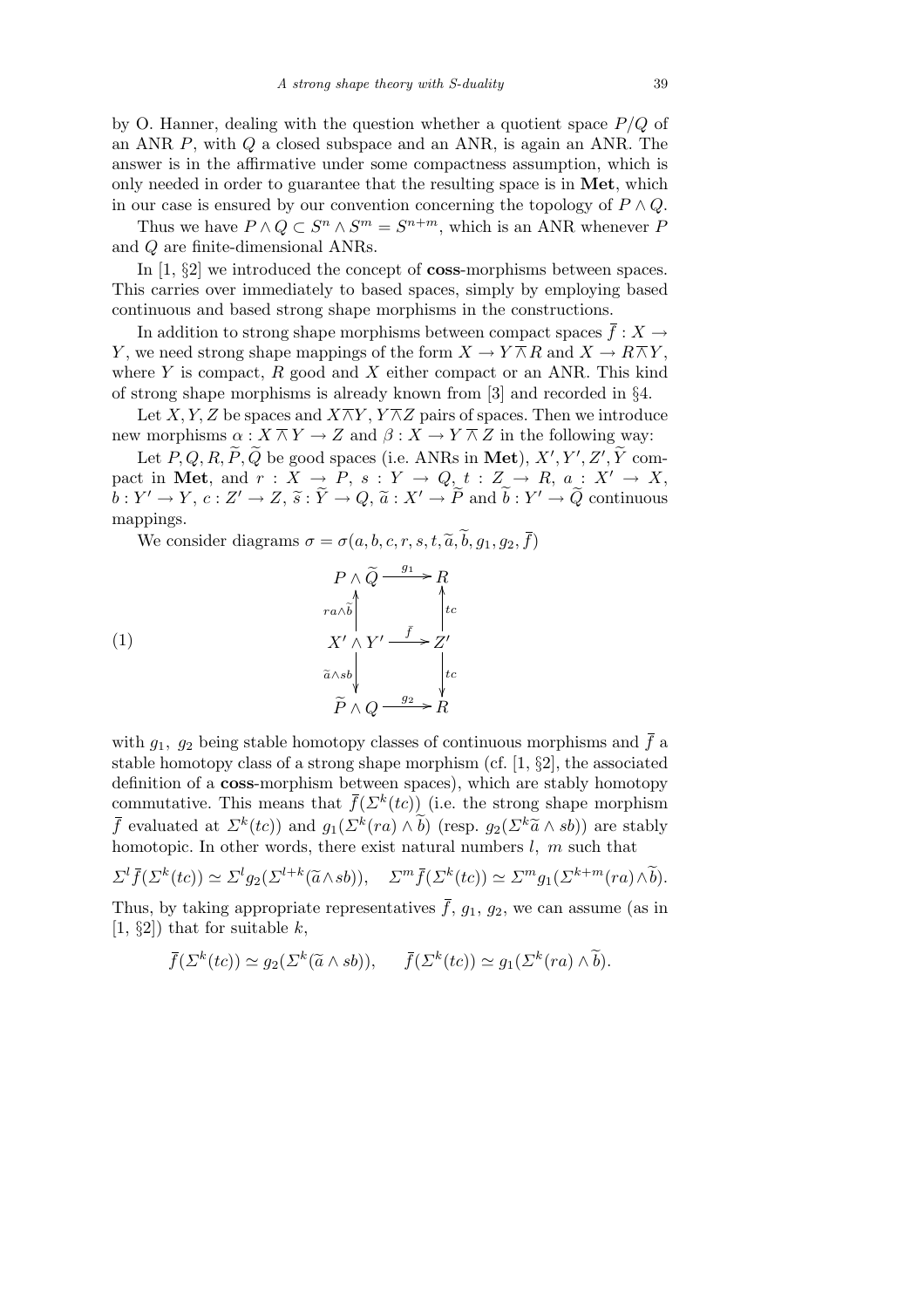Let  $T(a, b, t)$  be the class of all such diagrams  $(a, b, t \text{ fixed})$ . Then  $\sigma_1, \sigma_2 \in$  $T(a, b, t)$  are *equivalent* whenever we detect continuous mappings  $P_1 \rightarrow P_2$ ,  $Z'_1 \to Z'_2$ ,  $\widetilde{Q}_1 \to \widetilde{Q}_2$ ,  $\widetilde{P}_1 \to \widetilde{P}_2$  and  $Q_1 \to Q_2$  rendering all diagrams which result from inserting these mappings into  $\sigma_1$ ,  $\sigma_2$  stably commutative.

This generates (as in [1, *§*2]) an equivalence relation. The set of equivalence classes is denoted by

$$
T[a, b, c] = \lim T(a, b, t).
$$

Now we proceed as in [1,  $\S2$ ], considering assignments  $\alpha$  which assign to  $a, b, t$  an element in  $T[a, b, t]$  such that for a commutative diagram

$$
X_1' \longrightarrow X_2'
$$
\n
$$
a_1 \downarrow a_2
$$
\n
$$
X'
$$

the diagram resulting from  $\alpha(a_2, b, t)$  by inserting (2) (in an obvious way) is equal to  $\alpha(a_1, b, t)$  (in  $T[a_1, b, t]$ ).

The same is required for commutative diagrams



This procedure is some kind of inverse limit and, in complete analogy to [1, Definition 2.1], we set up

DEFINITION 1.1. The set of these  $\alpha$  (*X,Y,Z* fixed in **Met**) is denoted by

$$
\{X \overline{\wedge} Y, Z\}_c = \varprojlim \lim T(a, b, t) = \cos(X \overline{\wedge} Y, Z).
$$

In the same way we define mappings  $\beta: X \to Y \overline{\wedge} Z$ : We consider stably commutative diagrams

$$
(1^*)
$$
\n
$$
P \xrightarrow{r_a} \widetilde{Y} \overline{\wedge} R
$$
\n
$$
X' \xrightarrow{\overline{g}} Q \overline{\wedge} Z' \xrightarrow{1 \wedge tc} Q \wedge R
$$
\n
$$
\overline{a} \downarrow
$$
\n
$$
\overline{P} \xrightarrow{\overline{h}} Y' \overline{\wedge} R
$$

and denote by  $T(a, t, s)$  all those diagrams with fixed  $a, t, s$ . Then we form again the equivalence classes

$$
T[a,t,s] = \lim T(a,t,s)
$$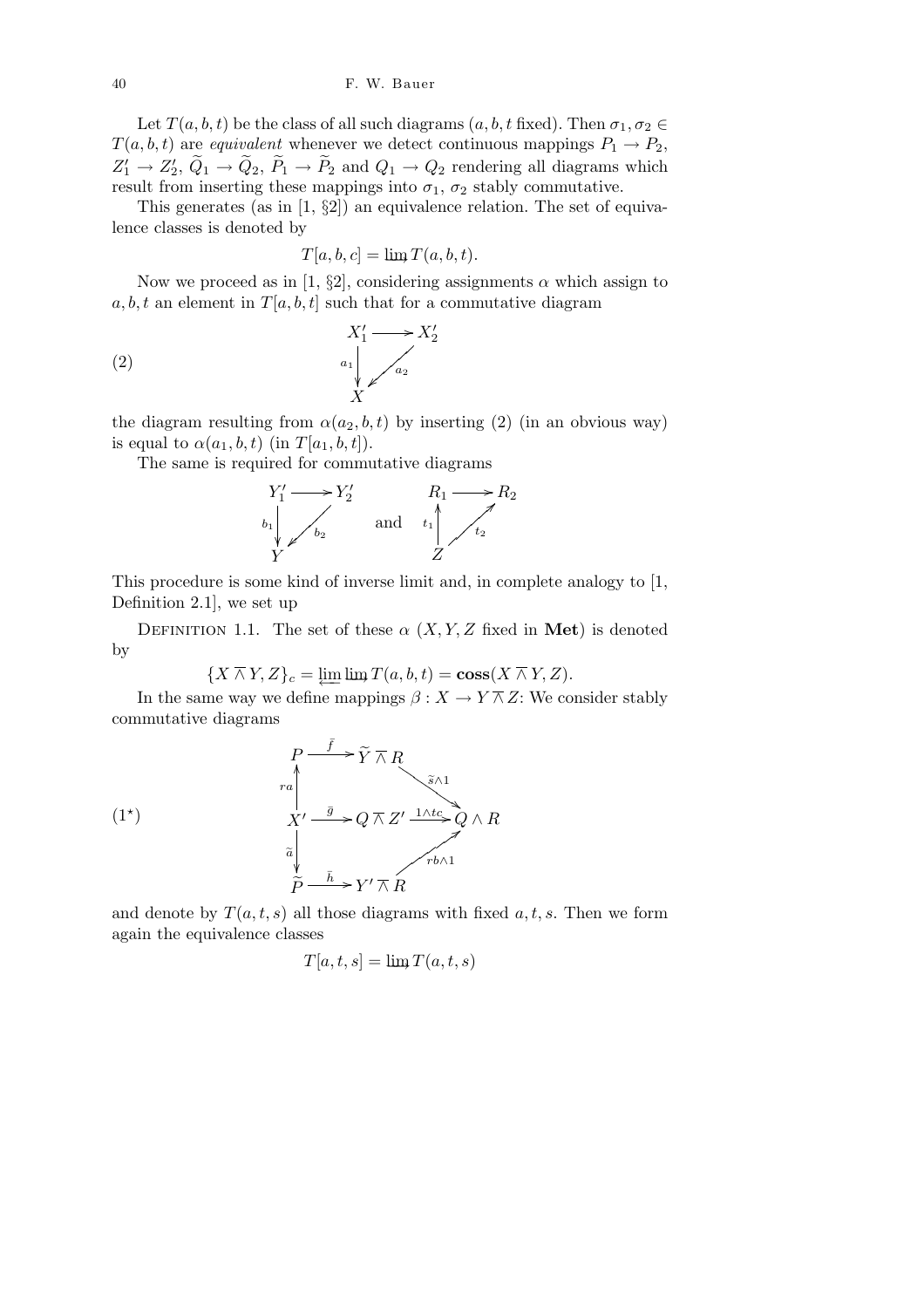and declare a morphism  $\beta: X \to Y \overline{\wedge} Z$  to be an assignment which assigns to each  $(a, t, s)$  an element  $\beta(a, t, s) \in T[a, t, s]$  satisfying obvious naturality properties, providing us finally with

DEFINITION 
$$
1.1^*
$$
 .

$$
\{X, Y \overline{\wedge} Z\}_c = \varprojlim \lim T(a, t, s) = \cos(X, Y \overline{\wedge} Z).
$$

We do not define all kinds of compositions between new or old **coss**morphisms but confine ourselves to the following cases:

1) Let  $\beta: X \to Y \overline{\wedge} Z$ ,  $\gamma \in \text{coss}(Y, Y_1)$  and  $\eta \in \text{coss}(Z, Z_1)$ . Then the composition  $(\gamma \overline{\wedge} \eta)\beta \in \mathbf{cos}(X, Y_1 \overline{\wedge} Z_1)$  is established in the same way as the composition of **coss**-morphisms between spaces in [1, *§*2].

The same pertains to the compositions:

2)  $X_1 \overline{\wedge} Y_1 \xrightarrow{\gamma \overline{\wedge} \eta} X \overline{\wedge} Y \xrightarrow{\alpha} Z$ , 3)  $X_1 \stackrel{\gamma}{\rightarrow} X \stackrel{\beta}{\rightarrow} Y \overline{\wedge} Z$ , 4)  $X \overline{\wedge} Y \stackrel{\alpha}{\rightarrow} Z \stackrel{\eta}{\rightarrow} Z_1$ .

We do *not* define morphisms

$$
X \overline{\wedge} Y \xrightarrow{\alpha} Z \xrightarrow{\beta} X_1 \overline{\wedge} Y_1 \quad \text{nor} \quad X \xrightarrow{\beta} Y \overline{\wedge} Z \xrightarrow{\alpha} X_1.
$$

So **coss**-morphisms only form a category for spaces (that was already accomplished in [1]), for pairs of spaces, but not for spaces and pairs of spaces together (cf. remark at the end of this section).

PROPOSITION 1.2. *If Y is a compact ANR in* **Met**, *then for all*  $X, Z \in$ **Met**, *we have natural equivalences*

(3) 
$$
\cos(X \overline{\wedge} Y, Z) \approx \cos(X \wedge Y, Z),
$$

(4) 
$$
\cos(X, Y \overline{\wedge} Z) \approx \cos(X, Y \wedge Z).
$$

*Here on the left hand sides we have new* **coss***-morphisms* (*between spaces*), *and on the right hand sides the old ones.*

P r o o f. 1) Denote by  $A \wedge B$  the  $\wedge$ -product between two spaces in Met with the *ordinary* topology (i.e.  $A \tilde{\wedge} B = A \times B/A \vee B$ ). Then we have:

(\*) Every continuous  $\tilde{a}: K \to X \tilde{\wedge} Y$  with *K* compact factorizes through  $X' \wedge Y = X' \tilde{\wedge} Y$  with  $X' \subset X$  compact.

This has (for  $B = Y = S^1$ ) already been verified and used in the proof of Lemma 2.7 in [1]. The proof of  $(\star)$  follows the same line.

2) A morphism  $\alpha$  :  $X \overline{\wedge} Y \rightarrow Z$  determines mappings

(5) 
$$
P \wedge \widetilde{Q} \to R
$$
,  $\widetilde{P} \wedge Q \to R$ ,  $\overline{f} : X' \wedge Y' \to Z'$ ,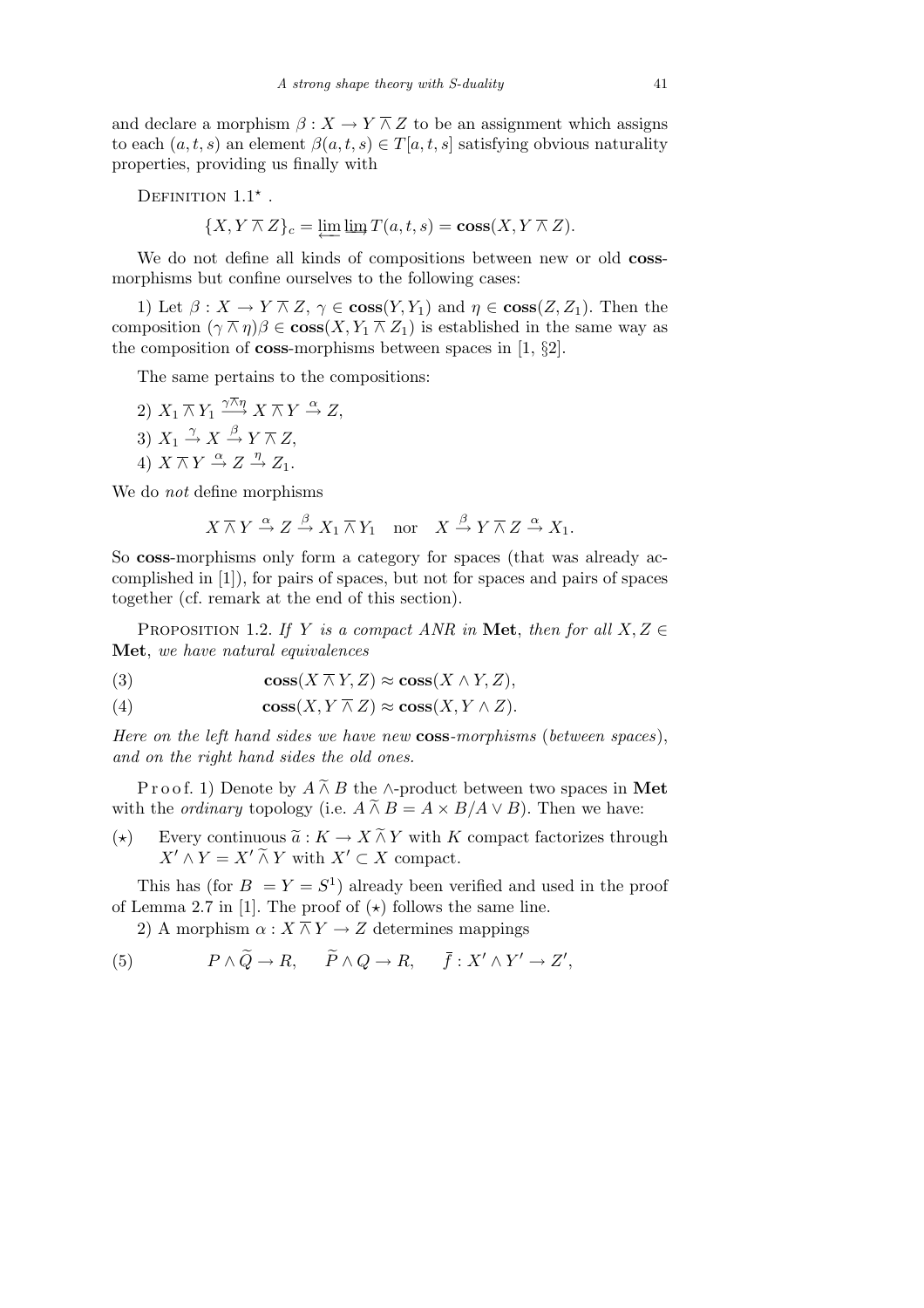hence, we are allowed to set  $Y = Y' = Q = \widetilde{Q} = \widetilde{Y}$ ; a mapping  $g : P \wedge Q \rightarrow$ *R*, and therefore the diagram (1) reduces to

(6)  
\n
$$
X' \wedge Y' \xrightarrow{\bar{f}} Z'
$$
\n
$$
\downarrow \qquad \qquad \downarrow
$$
\n
$$
X \wedge Y \xrightarrow{\bar{f}} Z
$$
\n
$$
\downarrow \qquad \qquad \downarrow
$$
\n
$$
P \wedge Q \xrightarrow{\quad \downarrow} R
$$

Suppose  $a: K \to X \wedge Y$  is given, with *K* compact. Then according to  $(\star)$ we have a homotopy commutative diagram

$$
K \xrightarrow{a} X \wedge Y
$$
  
\n
$$
\downarrow^{X' \tilde{\wedge} Y} \xrightarrow{a_X \tilde{\wedge} 1_Y} X \tilde{\wedge} Y
$$

employing the homotopy equivalence between  $X \wedge Y$  and  $X \wedge Y$  (the  $\wedge$ product with the *ordinary* and that with the *new* topology). As a result we find

(7) 
$$
K \longrightarrow X' \wedge Y \xrightarrow{\bar{f}} Z'
$$
\n
$$
\downarrow \qquad \qquad \downarrow
$$
\n
$$
X \wedge Y \xrightarrow{\bar{f}} Z
$$
\n
$$
\downarrow \qquad \qquad \downarrow
$$
\n
$$
P \wedge Q \xrightarrow{g} R
$$

where  $\bar{f}$ , g stem from (6). In view of Definition 2.1 of [1] this gives rise to a **coss**-morphism  $\hat{\alpha} : X \wedge Y \to Z$ , hence to a transformation

(8) 
$$
\cos(X \overline{\wedge} Y, Z) \rightarrow \cos(X \wedge Y, Z).
$$

3) Suppose we start with a **coss**-morphism  $\beta$  :  $X \wedge Y \rightarrow Z$ , and let  $a: X' \to X$  with X<sup>*i*</sup> compact and  $r: Z \to R$ . Then we have a stably commutative diagram

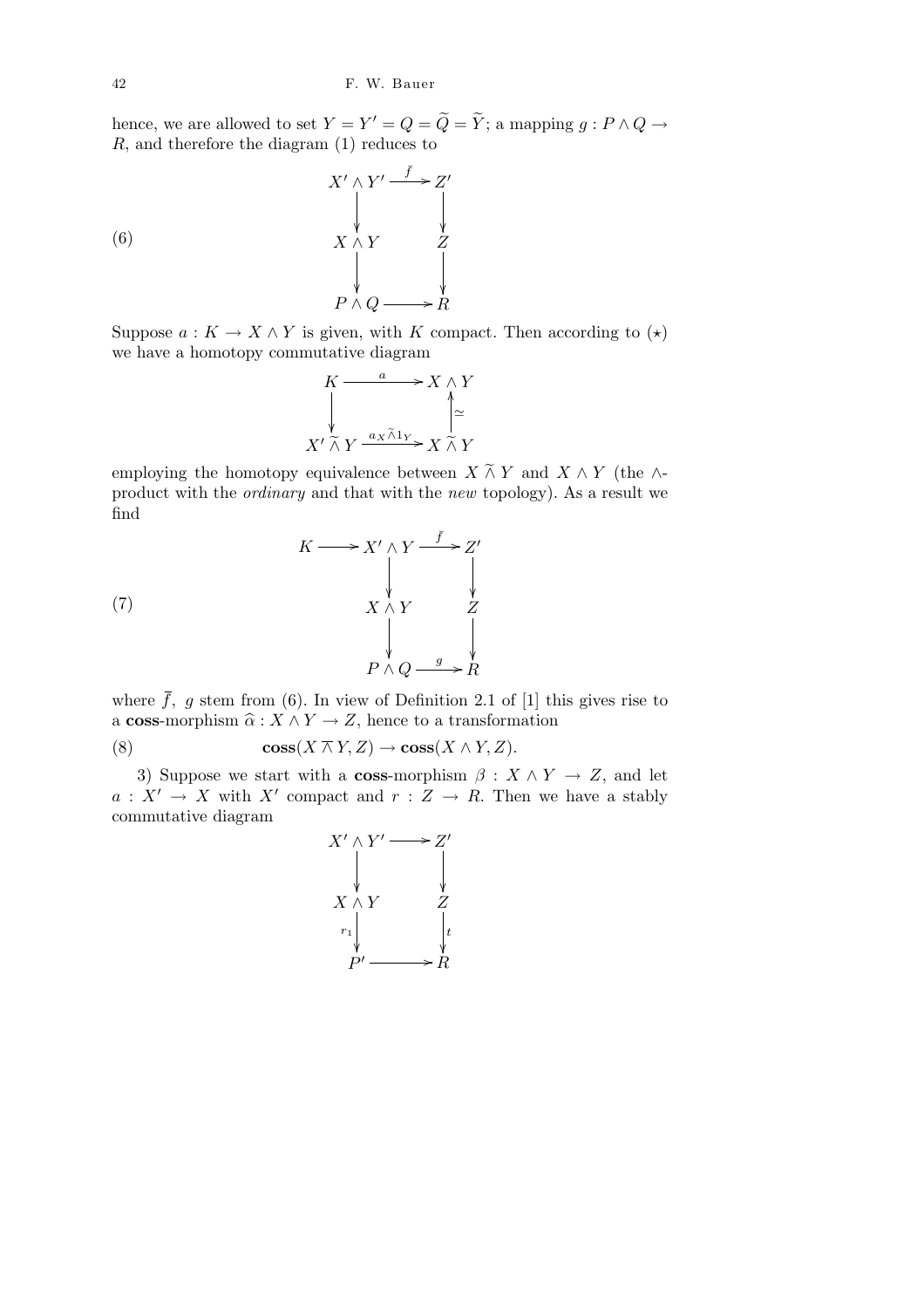We have  $\widetilde{r}_1 : X \widetilde{\wedge} Y \to P', P' \in \mathbf{ANR}$ , satisfying



and a homotopy commutative diagram



where  $\varepsilon$  is the evaluation map.

So we finally get a stably commutative diagram



for suitable *P* with  $Q = Y$ . Although we cannot simply implement  $P = P^Y$ right away (because this is not necessarily an object of **Met**), there exists a *P*, e.g. an open neighborhood of *X* in a Hilbert cube containing *X*, over which  $X \to P^{\prime Y}$  extends. This provides us with the mapping (5) giving rise to a  $\check{\beta} \in \mathbf{cos}(X \overline{\wedge} Y, Z)$  such that  $\hat{\check{\beta}} = \beta$  and  $\check{\hat{\alpha}} = \alpha$ . The naturality is immediate. The verification of (4) is similar.  $\blacksquare$ 

Proposition 1.3. *For all X, Y, Z in* **Met** *we have a natural equivalence*

 $\cos(X \overline{\wedge} Y, Z) \approx \cos(Y \overline{\wedge} X, Z)$ .

Proof. A morphism  $\alpha$  :  $X \bar{\wedge} Y \rightarrow Z$  is defined by means of strong shape resp. continuous mappings  $X' \wedge Y' \to Z'$ ,  $\widetilde{P} \wedge Q \to R$ ,  $P \wedge \widetilde{Q} \to R$ , exhibiting a symmetry in *X* and *Y*.

Remark. There is no analogous equivalence between  $\cos(X, Y \overline{\wedge} Z)$  and **coss**(*X, Z*  $\overline{\wedge}$ *Y*), because we are considering in Definition 1.1<sup>★</sup>, in particular in diagram (1<sup>\*</sup>), *all* strong shape morphisms  $X' \to Q \wedge Z$  but only those strong shape morphisms  $X' \to Y' \wedge R$  which allow an extension over a good  $\widetilde{P}$ . Moreover,  $\overline{f}: P \to \widetilde{Y} \wedge R$  has no counterpart in this definition for *Y*, *Z* interchanged.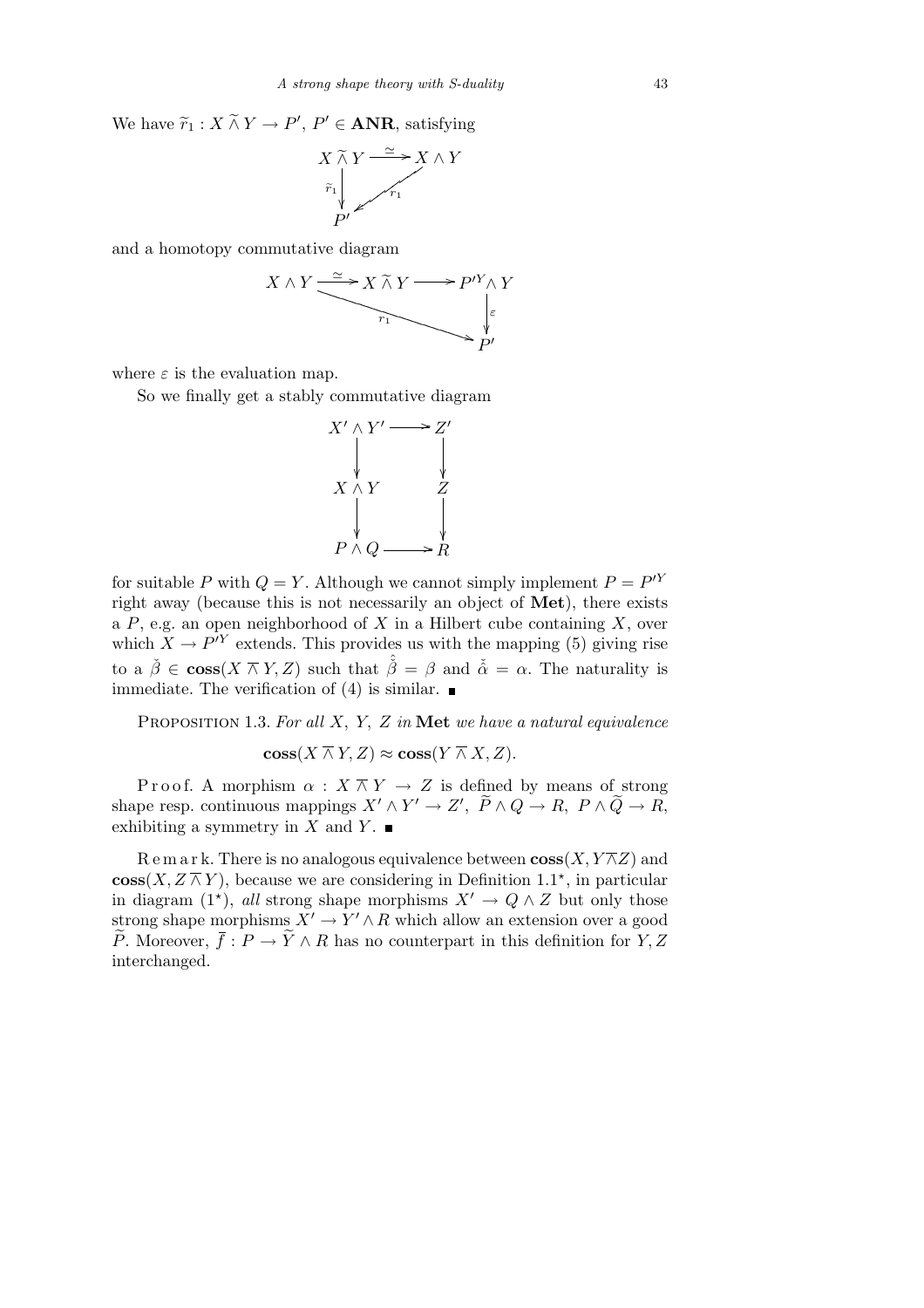In analogy to definition 2.1, 2) of  $[1]$  we are able to fix embeddings *X*  $\subset$  *P*, *Y*  $\subset$  *Q*, *Z*  $\subset$  *R* (in practice *P*, *Q*, *R* will be certain *n*-spheres) and deal with diagrams (1) resp.  $(1^*)$  where all  $a: X' \subset X$ ,  $b: Y' \subset Y$ ,  $c: Z' \subset Z, \, r: X \subset U, \, s: Y \subset V, \, t: Z \subset W, \, \widetilde a: X' \subset \widetilde U, \, \widetilde b: Y' \subset \widetilde V$ and  $\widetilde{s}: \widetilde{Y} \subset V$  are inclusions and  $U, \widetilde{U} \subset P$ ,  $V, \widetilde{V} \subset Q$  and  $W \subset R$  are open subsets. The set of all such squares is denoted by  $T'$ . In this case, for a diagram  $\sigma$  of the form (1) or (1<sup>\*</sup>) we prefer to write  $\sigma(X', Y', \ldots)$  instead of  $\sigma(a, b, \ldots)$ .

**PROPOSITION 1.4.** *There is an equivalence between*  $\cos(X, Y \wedge Z)$  *and*  $\varprojlim \varinjlim T'(X',V,W)$ , and between  $\cos(X \overline{\wedge} Y, Z)$  and  $\varprojlim \varinjlim T'(X', Y', W)$ .

The proof follows exactly the same pattern as that of Lemma 2.6 in [1] which can be immediately translated to the present case.

We would like to have, analogous to Lemma 2.7 of [1], a stability proposition for the new **coss**-morphisms.

To this end, for a based space  $X = (X, x_0) \in \mathbf{Met}$  we define the suspension  $\varSigma X = (\varSigma X, \star)$  as the unreduced suspension of X with top vertex  $\star$  of *ΣX* as base point and observe:

LEMMA 1.5. For good *X* in Met<sub>h</sub>, resp. compact *X* in  $\overline{\mathbf{K}}_h = \overline{\mathbf{Com}}_h$ , *we have a homotopy equivalence between*  $(\Sigma X, \star)$  *and*  $(\Sigma X, x_0) = \Sigma X$  *in*  $\mathbf{Met}_h$ , *resp.* in  $\overline{\mathbf{K}}_h$ .

P r o o f. The spaces  $(X, x_0)$  are well-pointed in both categories (cf. [3, A10, p. 301]) so that the contention for  $\hat{\Sigma}$  and  $\tilde{\Sigma}$  follows by standard arguments. However,  $\widetilde{\Sigma}$  and  $\Sigma$  (resp.  $\widehat{\widetilde{\Sigma}}$  and  $\widehat{\Sigma}$ ) are known to be homotopy equivalent (cf. [1, *§*1]).

So we obtain:

**LEMMA** 1.6. *There are equivalences between*  $\cos(\sum X \overline{\wedge} Y, \Sigma Z)$  *and*  $\cos(X \bar{\wedge} \Sigma Y, \Sigma Z)$  (*resp.*  $\cos(\Sigma X, \Sigma Y \bar{\wedge} Z)$  *and*  $\cos(\Sigma X, Y \bar{\wedge} \Sigma Z)$ ) *and the related morphism sets, where all or some*  $\Sigma$  *are replaced by*  $\widehat{\Sigma}$ *.* 

P r o o f. Follows (using the same argument as in the proof of [1, Lemma 2.7]) from the definition of these morphisms (involving only good or compact spaces) because these equivalences exist for strong shape resp. continuous mappings and because of 1.5.  $\blacksquare$ 

Proposition 1.7. *We have natural equivalences*

 $\Sigma^*$  : **coss**(*ΣX, ΣY*  $\overline{\wedge}$  *Z*)  $\approx$  **coss**(*ΣX, Y*  $\overline{\wedge}$  *ZZ*)  $\approx$  **coss**(*X, Y*  $\overline{\wedge}$  *Z*)

*and*

 $\Sigma_*$ : **coss**( $\Sigma X \overline{\wedge} Y$ ,  $\Sigma Z$ )  $\approx$  **coss**( $X \overline{\wedge} \Sigma Y$ ,  $\Sigma Z$ )  $\approx$  **coss**( $X \overline{\wedge} Y$ ,  $Z$ ).

*The same holds for*  $\widehat{\Sigma}$  *replacing*  $\Sigma$ *.*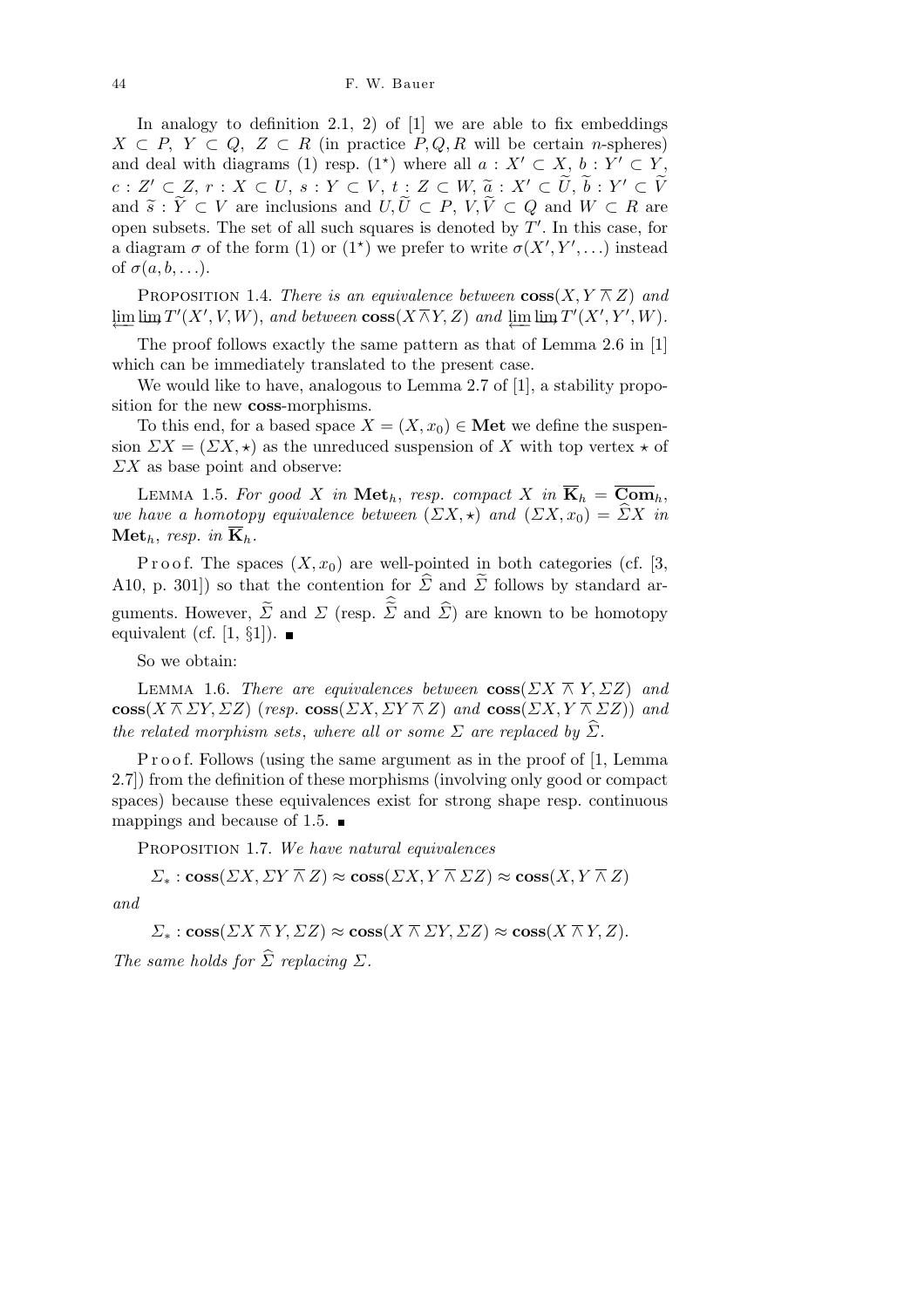P r o o f. These equivalences are established by the same arguments leading to Lemma 2.7 of [1].  $\blacksquare$ 

PROPOSITION 1.8.  $\cos(X \overline{\wedge} Y, Z)$  and  $\cos(X, Y \overline{\wedge} Z)$  carry a natural *abelian group structure*, *turning both equivalences Σ<sup>∗</sup> from* 1.7 *as well as those in* 1.2 *and* 1.3 *into isomorphisms of abelian groups.*

P r o o f. Follows in the same way as 2.8 of [1].  $\blacksquare$ 

R e m a r k. We could easily repair the fact that **coss** with these new morphisms  $X \to Y \overline{\wedge} Z$  and  $X \overline{\wedge} Y \to Z$  is not any more a category: We distinguish between two different types of pairs, say  $X \wedge Y$  (for outgoing mappings  $X \overline{\wedge} Y \rightarrow Z$  and  $X \overline{\wedge} Y$  (for mappings  $Z \rightarrow X \overline{\wedge} Y$ ). There are no mappings starting from  $X \wedge Y$  with target being a *space*, resp. no mappings going out from a space into  $X \overline{\wedge} Y$  and no mappings between  $X \overset{\triangle}{\wedge} Y$  and  $\overset{\triangle}{\wedge}$ -products and vice versa.

Such pairs are customarily called *virtual spaces* to distinguish them from *real spaces* (i.e. spaces in **Met**).

**2. The S-duality isomorphism.** We now formulate and prove the main theorem of this paper. Concerning the definition of  $D$ , the S-category  $\mathfrak P$  and the abelian groups  ${\{\mathbf{X} \wedge \mathbf{Y}, \mathbf{Z}\}_c, {\{\mathbf{X}, \mathbf{Y} \wedge \mathbf{Z}\}_c, \text{ we refer to } \S3}.$ 

THEOREM 2.1. *For*  $X, Y, Z \in \mathfrak{P}$  *there exists an isomorphism of abelian groups*

(1) 
$$
\phi: \{\mathbf{X} \wedge \mathbf{Y}, \mathbf{Z}\}_c \approx \{\mathbf{X}, D\mathbf{Y} \wedge \mathbf{Z}\}_c
$$

*which is natural with respect to morphisms in*  $\mathfrak{P}$ *.* 

Proof. Recall that a morphism  $\alpha \in {\mathbf{X} \setminus \mathbf{Y}, \mathbf{Z}}_c$  is determined by diagrams §1(1), hence by mappings  $\bar{f}: X' \wedge Y' \to Z'$ ,  $g_1: P \wedge \tilde{Q} \to R$  and  $g_2 : \widetilde{P} \wedge Q \rightarrow R$ . Moreover, in view of 1.4 we can assume without loss of generality that  $X \subset S^n$ ,  $Y \subset S^m$  and  $Z \subset S^k$  are given embeddings and that 1)  $X' \subset X$ ,  $Y' \subset Y$ ,  $Z' \subset Z$ ,  $X' \subset \tilde{P}$  and  $Y' \subset \tilde{Q}$  are all inclusions, and 2)  $P = U, Q = V, R = W, \widetilde{P} = \widetilde{U}$  and  $\widetilde{Q} = \widetilde{V}$  are open subsets of the given spheres. In the same way we realize that  $\beta \in {\mathbf{X}, \mathbf{Y} \wedge \mathbf{Z}}_c$  is associated with mappings  $\overline{g}: X \to V \overline{\wedge} Z'$ ,  $\overline{h}: \widetilde{P} \to Y' \wedge W$  and  $\overline{f}': P \to \widetilde{Y} \overline{\wedge} W$ . The equivalence  $\phi$  is established by detecting natural bijections between  $(\bar{f}, g_1, g_2)$  and  $(\bar{g}, \bar{f}', \bar{h})$ . To this end, using the terminology of §4, we employ the Alexander duality isomorphisms

(2) 
$$
\overline{\{X' \wedge Y', Z'\}} \stackrel{\text{II}}{\approx} \overline{\{S^0, (DX' \wedge DY') \wedge Z'\}}
$$

$$
\approx \overline{\{S^0, DX' \wedge (DY' \wedge Z')\}} \stackrel{\text{III}}{\approx} \overline{\{X', DY' \wedge Z'\}},
$$

$$
\overline{\{U \wedge V, W\}} \stackrel{1}{\approx} \overline{\{S^0, (D\widetilde{U} \wedge DV) \wedge W\}} \stackrel{1}{\approx} \overline{\{\widetilde{U}, DV \wedge W\}},
$$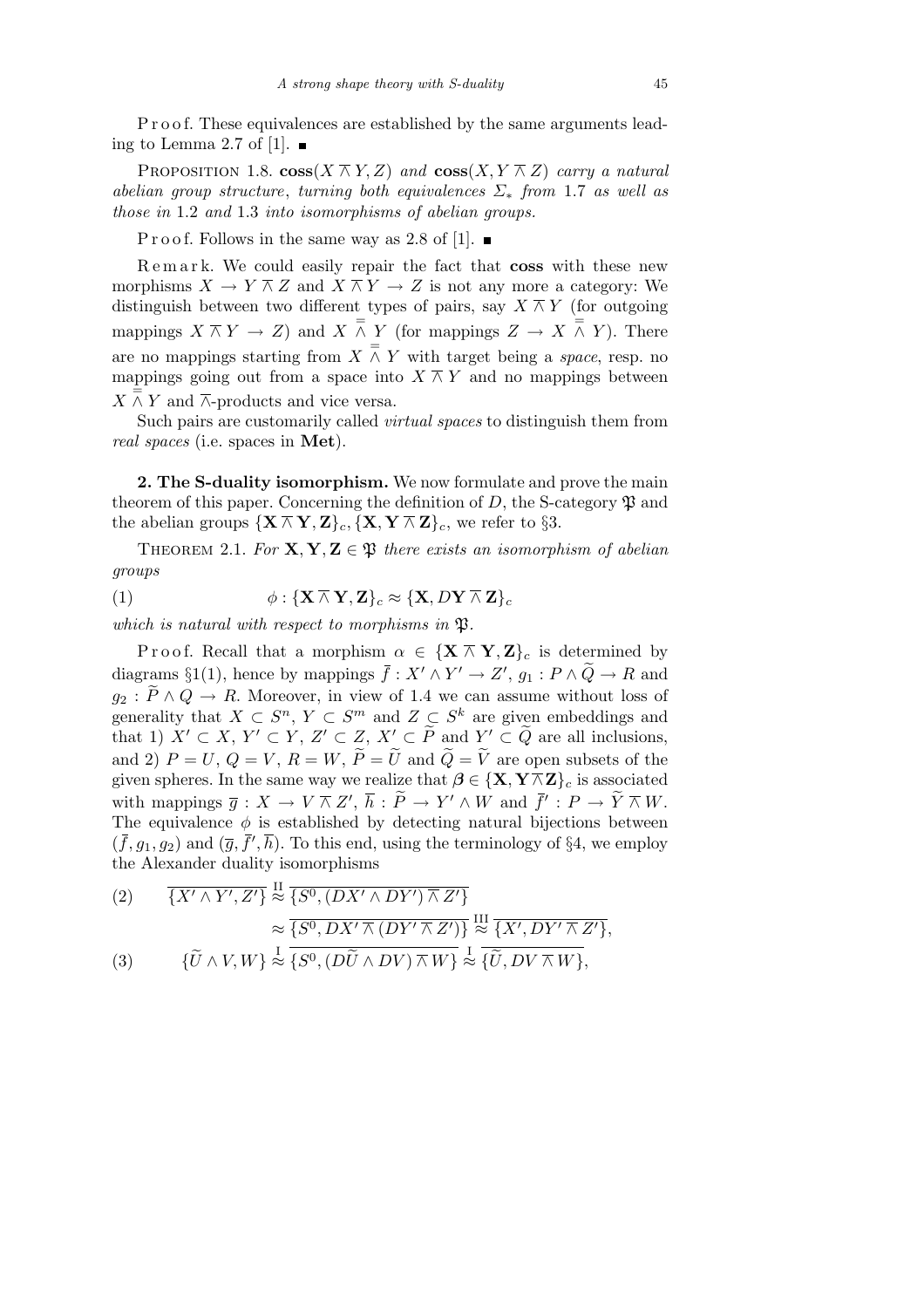46 F. W. Bauer

(4) 
$$
\{U \wedge V, W\} \stackrel{\text{I}}{\approx} \overline{\{S^0, (DU \wedge D\widetilde{V}) \wedge W\}} \stackrel{\text{I}}{\approx} \overline{\{U, D\widetilde{V} \wedge W\}}.
$$

The numbers over the  $\approx$  signs refer to the specific associated Alexander duality isomorphisms of *§*4 which are applied. Furthermore, we have made use of Proposition 3.8; moreover, 5.2 ensures that

$$
\{X'\overlinewedge Y',Z'\}_c\approx \overline{\{X'\wedge Y',Z'\}}.
$$

We observe that  $DY'$  is a *V*,  $D\widetilde{Q}$  a  $\widetilde{Y}$  and  $DV$  a  $V'$  for  $DY$  (instead of *Y*).

Let  $\alpha \in {\{\mathbf{X} \overline{\wedge} \mathbf{Y}, \mathbf{Z}\}}_c$ , i.e.  $\alpha \in \mathbf{cos}( \Sigma^k X \overline{\wedge} Y, \Sigma^l Z)$  for suitable  $k, l$ . Then  $\alpha(X', Y', W)$  determines a triple  $\bar{f}$ ,  $g_1, g_2$  which, in turn, by means of (2), (3), (4), gives rise to a triple  $\overline{g}, \overline{f}', \overline{h}$ , hence, according to the naturality properties of the Alexander duality isomorphisms I–III (cf. 4.5), to a  $\beta(X', DY', W)$ .

This establishes a transformation  $\phi$  which can be obviously inverted, yielding a  $\phi^{-1}$ . The naturality of  $\phi$  follows easily from the naturality properties of the Alexander duality isomorphisms involved (cf. 4.5). The additivity of  $\phi$  is also immediate (cf. 3.5 concerning the abelian group structure of  $\{\ldots, \ldots\}_c$ ).

COROLLARY 2.2. For  $X, Y \in \mathfrak{P}$  we have natural isomorphims

(5) 
$$
\{\mathbf{X}, \mathbf{Y}\}_c \approx \{D\mathbf{Y}, D\mathbf{X}\}_c.
$$

Proof. Recall that  ${X \overline{\wedge} Y, Z}_{c}$  is symmetrical in **X** and **Y** (cf. 2.3 for spaces, which implies the contention for objects in  $\mathfrak{P}$ ). So we calculate:

$$
{\mathbf{X}, \mathbf{Y}}_c \approx {\mathbf{X} \wedge D\mathbf{Y}, \mathbf{S}^0}_c \approx {D\mathbf{Y} \wedge \mathbf{X}, \mathbf{S}^0}_c \approx {D\mathbf{Y}, D\mathbf{X}}_c
$$

 $(\mathbf{S}^0 = \Sigma^{-n}(S^n, 0)$  for suitable *n*). The first and the third isomorphisms stem from Theorem 2.1.  $\blacksquare$ 

R e m a r k s. 1) Corollary 2.2 for unbased spaces is the main subject of [1] (Theorem 4.3). It could be easily achieved (without involving 2.1) by adapting the original proof to the case of based spaces.

2) We could extend the definition of *D* to the case of pairs of spaces by setting

$$
D(X \overline{\wedge} Y) = DX \overline{\wedge} DY, \qquad D(X \overline{\wedge} Y) = DX \overline{\wedge} DY,
$$

furnishing us with an isomorphism

$$
D^2(\mathbf{X} \overline{\wedge} \mathbf{Y}) = D(D\mathbf{X} \overline{\wedge} D\mathbf{Y}) \approx \mathbf{X} \overline{\wedge} \mathbf{Y}.
$$

However, we have in general

$$
\{D(\mathbf{X} \,\overline\wedge\, \mathbf{Y}), D\mathbf{Z}\}_c \not\approx \{\mathbf{Z}, \mathbf{X} \,\overline\wedge\, \mathbf{Y}\}_c,\\ \{D(\mathbf{X} \,\overline\wedge\, \mathbf{Y}), D(\mathbf{X}_1 \,\overline\wedge\, \mathbf{Y}_1\}_c \not\approx \{\mathbf{X}_1 \,\overline\wedge\, \mathbf{Y}_1, \mathbf{X} \,\overline\wedge\, \mathbf{Y}\}_c,
$$

because  $\{X, Y \nightharpoonup Z\}_c$  is not symmetrical in Y and Z, unless we impose restrictions on the objects involved.

Let  $\mathfrak{P}'$  and  $\overline{\mathbf{K}}_{\mathfrak{P}}$  be defined as in §3 with  $\mathbf{X} \wedge \mathbf{Y}$  as in §3(7).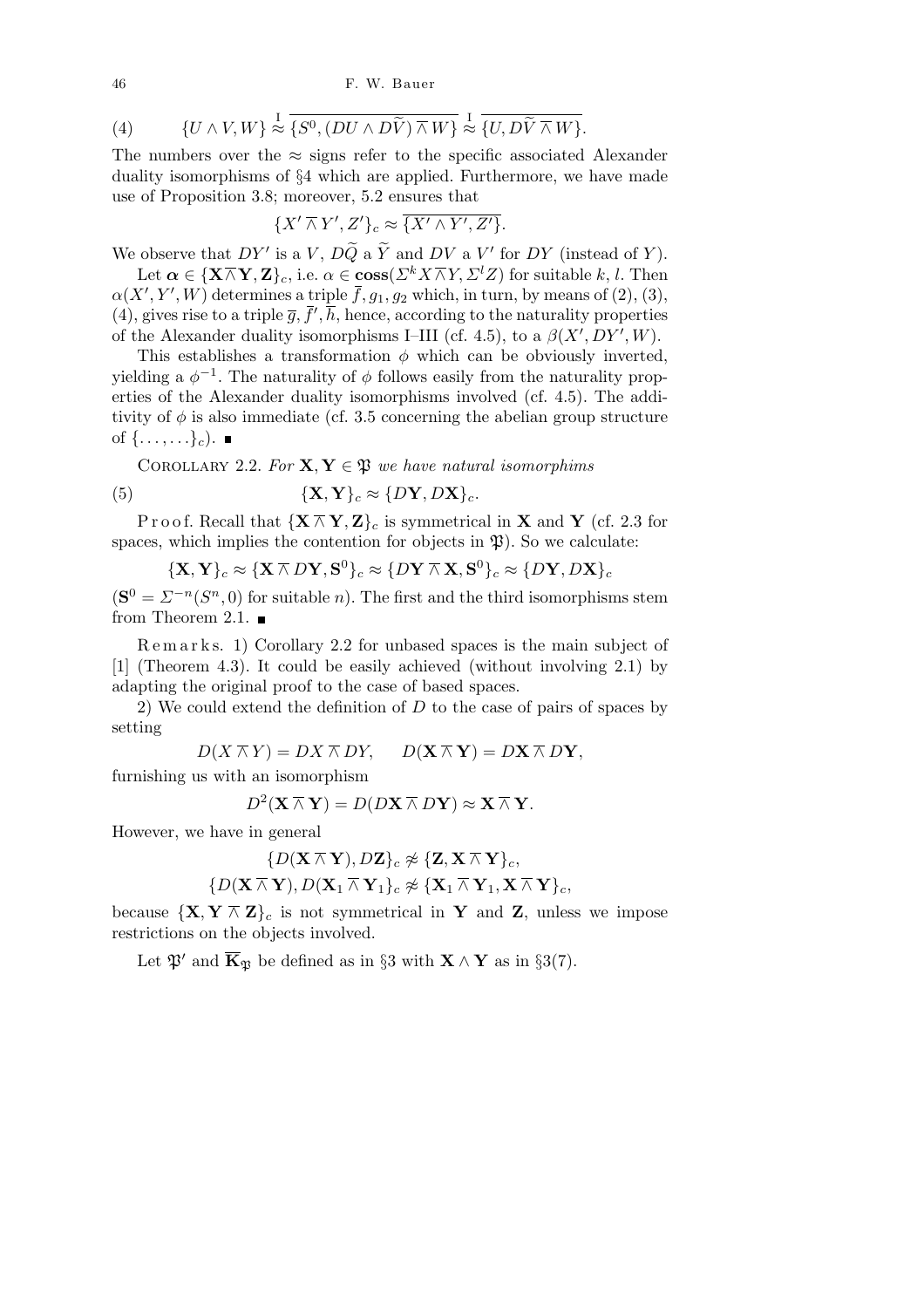Corollary 2.3. 1) *If* **X***,* **Y***,* **Z** *are compact*, *then we have a natural equivalence*

(6) 
$$
\overline{\mathbf{K}}_{\mathfrak{P}}(\mathbf{X}\wedge\mathbf{Y},\mathbf{Z})\approx\overline{\mathbf{K}}_{\mathfrak{P}}(\mathbf{X},D\mathbf{Y}\overline{\wedge}\mathbf{Z}).
$$

2) *If* **X***,* **Y***,* **Z** *are good and* **X** *or* **Y** *also compact*, *then we have a natural equivalence*

(7) 
$$
\mathfrak{P}'(\mathbf{X} \wedge \mathbf{Y}, \mathbf{Z}) \approx \overline{\mathbf{K}}_{\mathfrak{P}}(\mathbf{X}, D\mathbf{Y} \overline{\wedge} \mathbf{Z}).
$$

P r o o f. Follows immediately from the stabilized versions of 5.1 and 5.2.  $\blacksquare$ 

 $\text{Remark } s. 1)$  The equivalences (6) and (7) can both be regarded as extensions of Theorem 1.1 of [2] in the same sense as Theorem 2.1 is an extension of Corollary 2.2 and Theorem 4.3 of [1]. The abelian groups involved do not require **coss**-morphisms but merely strong shape or continuous mappings. Moreover, on the left hand side we find ordinary *∧*-products.

2) Assuming that **X***,* **Y***,* **Z** are good but **Y** also compact, we obtain again a good and compact *D***Y** (up to isomorphism), hence

$$
\overline{\mathbf{K}}_{\mathfrak{P}}(\mathbf{X},D\mathbf{Y}\overline{\wedge}\mathbf{Z})\approx \mathfrak{P}'(\mathbf{X},D\mathbf{Y}\overline{\wedge}\mathbf{Z}).
$$

As a result, (7) yields

(8) 
$$
\mathfrak{P}'(\mathbf{X} \wedge \mathbf{Y}, \mathbf{Z}) \approx \mathfrak{P}'(\mathbf{X}, D\mathbf{Y} \wedge \mathbf{Z}),
$$

which is *ordinary*, *classical S-duality* (cf. [8, p. 18, Theorem 19] and [9]).

3) Suppose that **X** and **Z** are compact,  $\mathbf{Y} = \mathbf{S}^0$  (i.e. compact and good). Then we calculate

$$
\mathfrak{P}'(D\mathbf{X}, D\mathbf{Z}) \approx \mathfrak{P}'(S^0 \wedge D\mathbf{X}, D\mathbf{Z}) \stackrel{(7)}{\approx} \overline{\mathbf{K}}_{\mathfrak{P}}(S^0, \mathbf{X} \overline{\wedge} D\mathbf{Z})
$$

$$
\approx \overline{\mathbf{K}}_{\mathfrak{P}}(S^0, D\mathbf{Z} \overline{\wedge} \mathbf{X}) \stackrel{(6)}{\approx} \overline{\mathbf{K}}_{\mathfrak{P}}(S^0 \wedge \mathbf{Z}, \mathbf{X}) = \overline{\mathbf{K}}_{\mathfrak{P}}(\mathbf{Z}, \mathbf{X})
$$

 $\binom{n}{\approx}$  denoting the isomorphisms  $n = (6)$  or (7) of Corollary 2.3). In addition we have used the fact that there exists (in contrast to the case of **coss**morphisms) by definition an isomorphism

$$
\overline{\mathbf{K}}_{\mathfrak{P}}(A, B \overline{\wedge} C) \approx \overline{\mathbf{K}}_{\mathfrak{P}}(A, C \overline{\wedge} B)
$$

whenever both sides are defined.

As a result we obtain

(9) 
$$
\mathfrak{P}'(D\mathbf{X}, D\mathbf{Z}) \approx \overline{\mathbf{K}}_{\mathfrak{P}}(\mathbf{Z}, \mathbf{X}),
$$

yielding another formulation of Theorem 1.1 of [1] (now for based spaces).

4) The first attempt to extend S-duality over the category of finite polyhedra was successfully made by E. Lima [7]. He anticipated stable ordinary shape theory (ten years before this notion was explicitly introduced). The associated contention for *strong* shape theory, which is an immediate consequence of Alexander duality, constitutes the main result of [2] (Theorem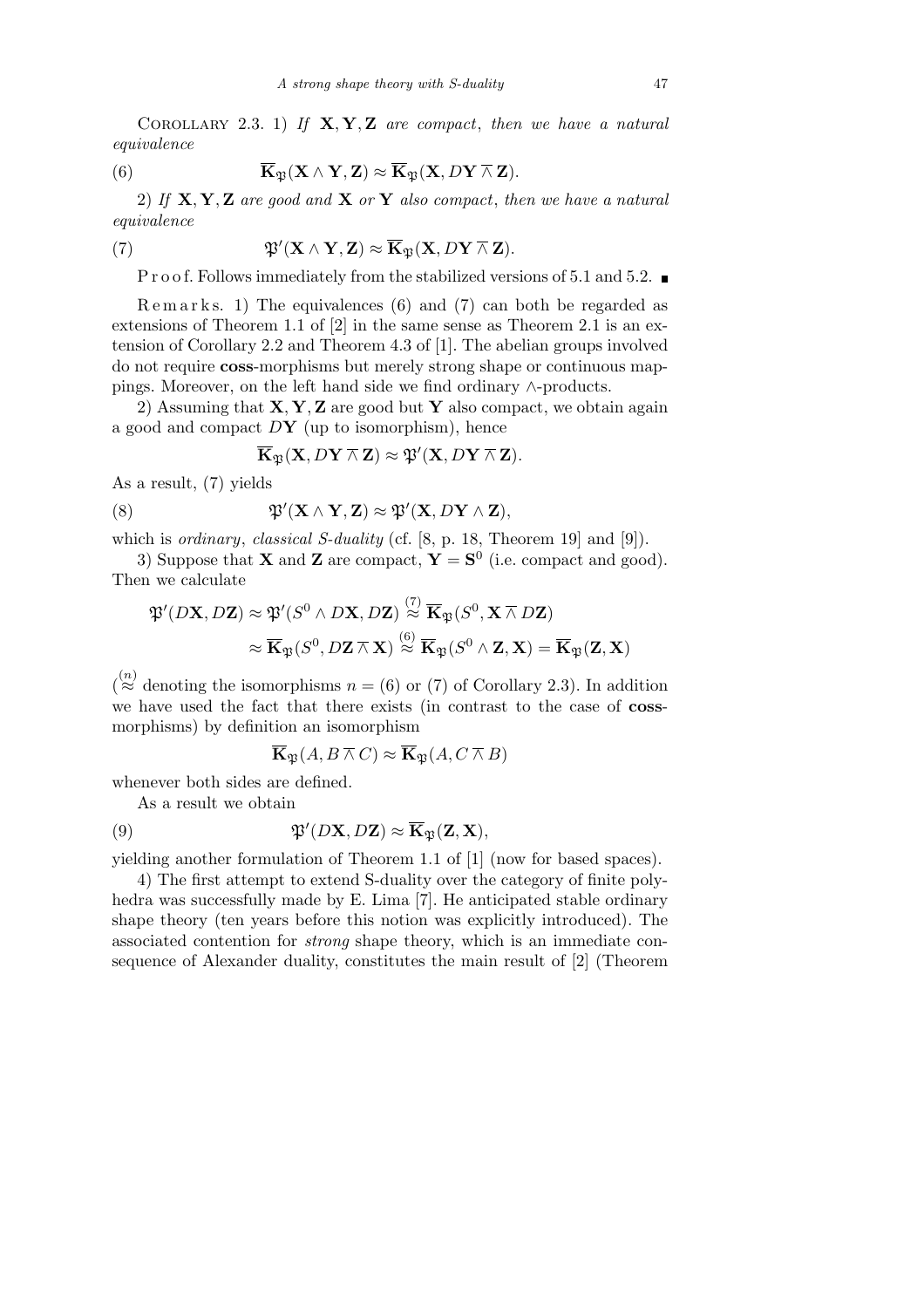1.1; cf. [1, *§*1] for a correction). This theorem goes back to Q. Haxhibeqiri and S. Nowak [6], who proved it by using different methods.

On the other hand, there were negative results, asserting that there is principally no S-duality for categories like the Boardman category [4]. A second non-existence proof for S-duality emerges from a result by T. Lin [8]. His argument applies to any category which is stable and contains sufficiently many Eilenberg–MacLane objects.

Crucial for all these non-existence proofs is the validity of a Whitehead theorem: *A map inducing isomorphisms of homotopy groups is a homotopy equivalence.* In our category **coss**, as in all kinds of shape categories, we do not have such a Whitehead theorem.

**3. The S-dual** *D* **and some S-categories.** Since, in contrast to [1], we are dealing with based spaces  $X = (X, x_0)$ , we define for  $(X, x_0)$ ,  $X \subset S^n$ ,

 $D_n X = ((S^n \setminus \{x_0\}) \cup C(S^n \setminus X), \star),$ 

where  $C(\ldots)$  denotes the unreduced cone over  $\ldots$  and  $\star$  the vertex of this cone. Employing the cone  $\tilde{C}$  with the ordinary topology we have analogously

$$
\widetilde{D}_n X = (S^n \setminus \{x_0\}) \cup \widetilde{C}(S^n \setminus X)
$$

observing that  $\widetilde{D}_n X$  and  $D_n X$  are naturally homotopy equivalent.

Since  $S^n \setminus \{x_0\} \subset S^n \setminus \{x_0\} \cup \widetilde{C}(S^n \setminus X)$  is closed and, in addition, a cofibration, we have

Proposition 3.1. *In* **Met** *there exists a homotopy equivalence*

$$
D_n X \simeq (\Sigma(S^n \setminus X), \star)
$$

 $(\star = top \ vertex \ of \ \Sigma).$ 

P r o o f. Follows for  $\widetilde{D}_n$  and  $\widetilde{\Sigma}$ , thus for  $D_n$  and  $\Sigma$ .

This allows us to retain for based  $(X, x_0)$  Corollary 3.4 of [1]:

PROPOSITION 3.2. *If*  $X \subset S^n \subset S^{n+1}$   $(S^n = equation of S^{n+1}), X =$  $(X, x_0)$ , *is an embedding*, *then in* **coss** *we have natural equivalences* 

(1)  $\Sigma D_n X \approx D_{n+1} X$ 

$$
(2) \t\t D_{n+1} \Sigma X \approx D_n X,
$$

$$
(3) \t\t D_{n+1}D_nX \approx \Sigma X.
$$

COROLLARY 3.3. If  $X$  *in* 3.2 *is compact*, *then the equivalences*  $(1)–(3)$ *hold already in* **Met***<sup>h</sup>* (*i.e. they are ordinary homotopy equivalences*)*.*

 $P$  r o o f. The fact that  $(1)$  is an ordinary homotopy equivalence is verified in [1, 3.5]. Concerning (2) we have (cf. [1, *§*5, and Corollary 3.5])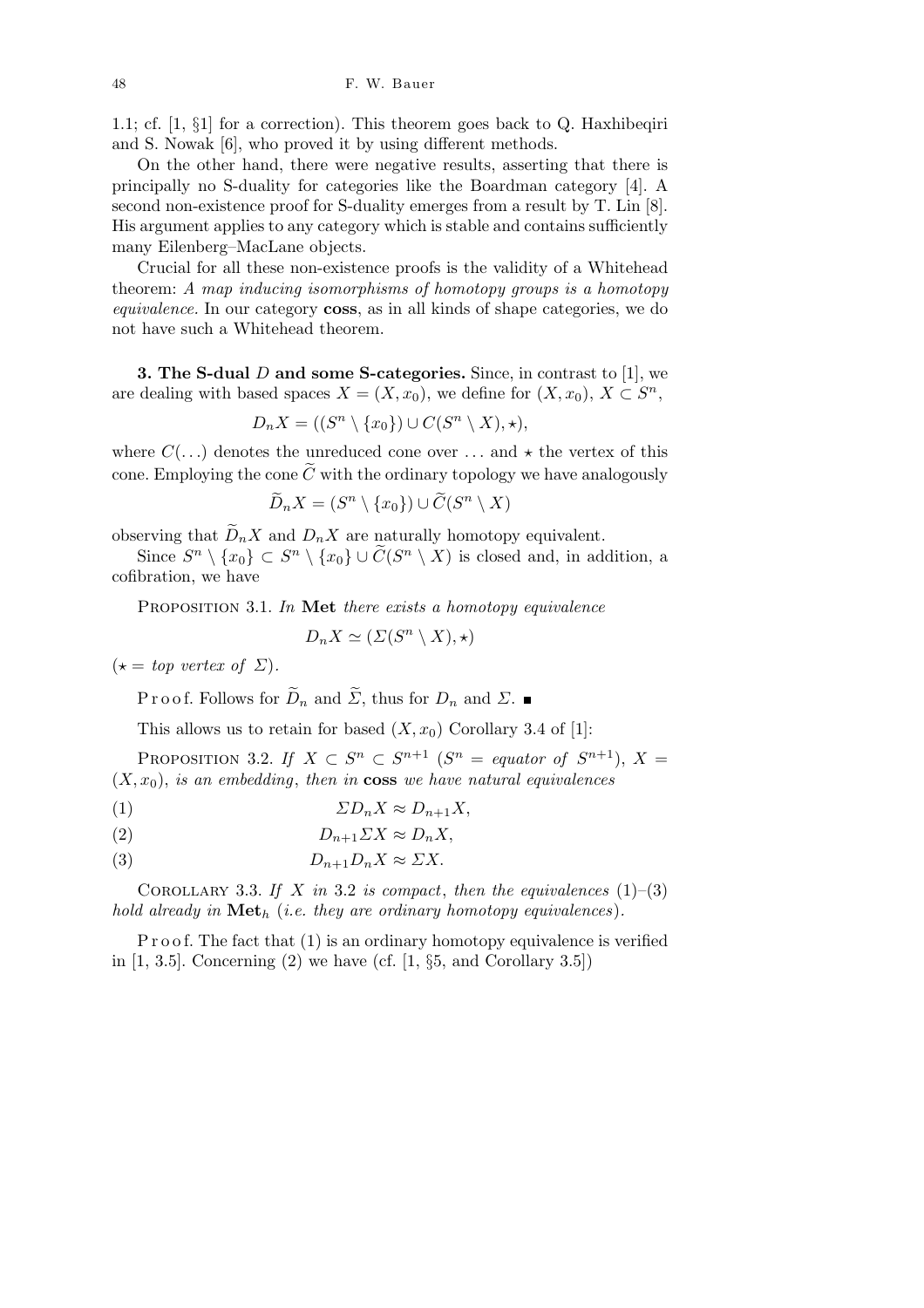$$
D_{n+1}(X \times I) \approx D_{n+1}X
$$
 and  $D_{n+1}(X \times I) \approx \Sigma D_nX$ .

Finally, (3) follows from (2) immediately as in the proof of [1, 3.4].

 $D_n$  turns out to be compatible with the *∧*-product. More precisely:

PROPOSITION 3.4. *For*  $(X, x_0)$ ,  $(Y, y_0) \in \mathbf{Met} \ with \ X \subset S^n \ and \ Y \subset S^m$ , *we have a homotopy equivalence*

$$
(4) \t\t DnX \wedge DmY \simeq Dn+m(X \wedge Y)
$$

 $(X \wedge Y \subset S^n \wedge S^m \approx S^{n+m}).$ 

Proof. We show the argument for  $\widetilde{D}_n$ ,  $\widetilde{D}_m$  and  $\widetilde{\wedge}$  instead of  $D_n$ ,  $D_m$ and *∧* (cf. *§*1 and [1, *§*1]); since both are homotopy equivalent, the assertion follows.

We compare

(5) 
$$
\widetilde{D}_n X \widetilde{\wedge} \widetilde{D}_m Y = (S^n \setminus \{x_0\} \cup \widetilde{C}(S^n \setminus X)) \widetilde{\wedge} (S^m \setminus \{y_0\} \cup \widetilde{C}(S^m \setminus Y))
$$
  
with

$$
\mathsf{W}\mathsf{I}\mathsf{U}\mathsf{I}\mathsf{I}
$$

(6) 
$$
\widetilde{D}_{n+m}(X \widetilde{\wedge} Y) = S^{n+m} \setminus \{x_0, y_0\} \cup \widetilde{C}(S^{n+m} \setminus X \widetilde{\wedge} Y)
$$

by specifying various kinds of points in both spaces.

Adopting the notation:  $\tilde{x} \in S^n \setminus \{x_0\}$ ,  $\tilde{y} \in S^m \setminus \{y_0\}$ ,  $\bar{x} \in S^n \setminus X$ ,  $\overline{y} \in S^m \setminus Y$ , we obtain

 $[\widetilde{x}, \widetilde{y}] \in S^n \setminus \{x_0\} \widetilde{\wedge} S^m \setminus \{y_0\}$  resp. in  $S^{n+m} \setminus \{x_0, y_0\}$ 

(observing that in the latter space we also find  $[x_0, \tilde{y}] = \star = [\tilde{x}, y_0],$ 

 $[\widetilde{x}, \overline{y}, t] \in S^n \setminus \{x_0\} \widetilde{\wedge} \widetilde{C}(S^m \setminus Y)$  resp. in  $\widetilde{C}(S^{n+m} \setminus X \widetilde{\wedge} Y)$ ,  $[\overline{x}, \widetilde{y}, s] \in \widetilde{C}(S^n \setminus X) \widetilde{\wedge} S^m \setminus \{y_0\}$  resp. in  $\widetilde{C}(S^{m+n} \setminus X \widetilde{\wedge} Y)$ ,  $[\overline{x}, \overline{y}, s, t] \in \widetilde{C}(S^n \setminus X) \widetilde{\wedge} \widetilde{C}(S^m \setminus Y), \quad s, t \in I.$ 

The points of the last kind are those of the double cone over  $S^n \setminus X \widetilde{\wedge} S^m \setminus Y$ , which is a strong deformation retract of  $\widetilde{C}(S^n \setminus X \widetilde{\wedge} S^m \setminus Y) = \{[\overline{x}, \overline{y}, t]\}.$ 

Since

$$
\{[\widetilde{x}, \overline{y}, t]\} \cup \{[\widetilde{x}, \widetilde{y}, s]\} \cup \widetilde{C}(S^n \setminus X \widetilde{\wedge} S^m \setminus Y) = \widetilde{C}(S^{m+n} \setminus X \widetilde{\wedge} Y),
$$

we conclude that  $(6)$  is a deformation retract of  $(5)$ , thereby completing the proof of 3.4.  $\blacksquare$ 

In [1, §4] we introduced the S-category  $\mathfrak{P}$ , with pairs  $\mathbf{X} = (X, m), m \in \mathbb{Z}$ , *X ∈* **Met** finite-dimensional, as objects, whose morphisms are defined by means of **coss**-morphisms in a well-known way. This also works for based spaces and morphisms, so that we are able to transfer all results of [1, *§*4] to our case. In particular, we obtain  $D_k \mathbf{X}$  for any  $k \geq 0$ ,  $D\mathbf{X} = D_0 \mathbf{X}$  and (as a consequence of 3.2(3))  $D^2$ **X**  $\approx$  **X**. We agree to write simply *X* for (*X, 0*)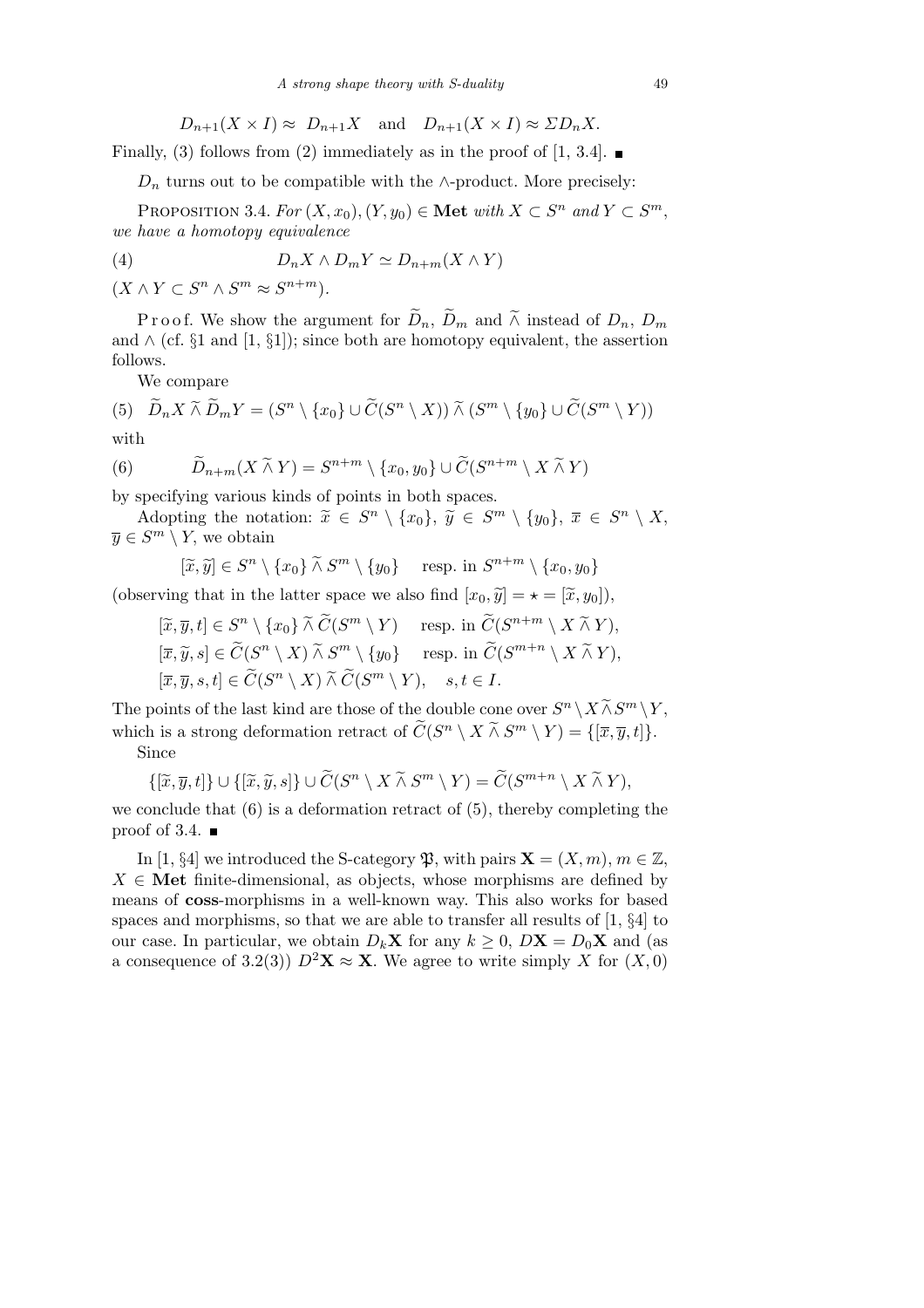and call  $X = (X, m)$  compact (resp. good) whenever X is compact (resp. good).

We have to define mappings

$$
\boldsymbol{\alpha}:\mathbf{X}\,\overline\wedge\,\mathbf{Y}\to\mathbf{Z},\hspace{5mm}\boldsymbol{\beta}:\mathbf{X}\to\mathbf{Y}\,\overline\wedge\,\mathbf{Z},
$$

for  $\mathbf{X} = (X, m), \mathbf{Y} = (Y, m'), \mathbf{Z} = (Z, m'').$  This is accomplished in the same way as in [1, *§*4]:

Suppose that for suitable  $k$ ,  $l$  we have **coss**-morphisms

$$
\alpha: \Sigma^k X \overline{\wedge} Y \to \Sigma^l Z
$$

with  $k + m + m' = l + m''$ , and

$$
\beta: \Sigma^k X \to \Sigma^l Y \overline{\wedge} Z
$$

with  $k + m = m' + m'' + l$ . Because **coss**-morphisms can be desuspended (cf. 1.7), we are allowed to confine ourselves to morphisms

$$
\alpha: \Sigma^{m'+m''-m} X \overline{\wedge} Y \to Z, \qquad m' + m'' - m \ge 0,
$$
  

$$
\alpha: X \overline{\wedge} Y \to \Sigma^{m-m'-m''} Z, \qquad m' + m'' - m \le 0,
$$

and

$$
\beta: \Sigma^{m'+m''-m} X \to Y \overline{\wedge} Z, \qquad m' + m'' - m \ge 0,
$$
  

$$
\beta: X \to \Sigma^{m-m'-m''} Y \overline{\wedge} Z, \qquad m' + m'' - m \le 0.
$$

So we define

$$
\{\mathbf{X}, \mathbf{Y} \wedge \mathbf{Z}\}_c = \begin{cases} \{\Sigma^{m'+m''-m} X, Y \wedge Z\}_c & \text{if } m'+m''-m \ge 0, \\ \{X, \Sigma^{m-m'-m''} Y \wedge Z\}_c & \text{if } m'+m''-m \le 0, \end{cases}
$$

and

$$
\{\mathbf{X} \wedge Y, \mathbf{Z}\}_c = \begin{cases} \{\Sigma^{m'+m''-m} X \wedge Y, Z\}_c & \text{if } m'+m''-m \ge 0, \\ \{X \wedge Y, \Sigma^{m-m'-m''} Z\}_c & \text{if } m'+m''-m \le 0. \end{cases}
$$

Since according to 1.8 all  $\{\ldots,\ldots\}_c = \cos(\ldots,\ldots)$  carry a natural abelian group structure which is preserved under suspension, we conclude

PROPOSITION 3.5.  $\{X \overline{\wedge} Y, Z\}$ *c as well as*  $\{X, Y \overline{\wedge} Z\}$ *c are endowed with an abelian group structure*, *which is natural with respect to* **coss***-morphisms in*  $\mathfrak{P}$ *.* 

In addition to  $\mathfrak P$  we need 1) the S-category  $\mathfrak P'$  with the same objects as P but stable homotopy classes of *continuous* mappings (rather than **coss**morphisms as in the case of  $\mathfrak{P}$ ) as morphisms; 2) the S-category  $\overline{\mathbf{K}}_{\mathfrak{P}}$  with compact **X** as objects and stable homotopy classes of strong shape morphisms as morphisms; 3) morphism sets  $\overline{\mathbf{K}}_{\mathfrak{P}}(\mathbf{X}, \mathbf{Y} \overline{\wedge} \mathbf{Z})$  (not forming a category) which are established by the same procedure as  $\{X, Y \overline{\wedge} Z\}$ <sub>c</sub> above, but with strong shape morphisms  $X \to Y \overline{\wedge} Z$ , *X* compact or good, *Z* compact and *Y* good, or *Y* and *Z* exchanged (*§*4).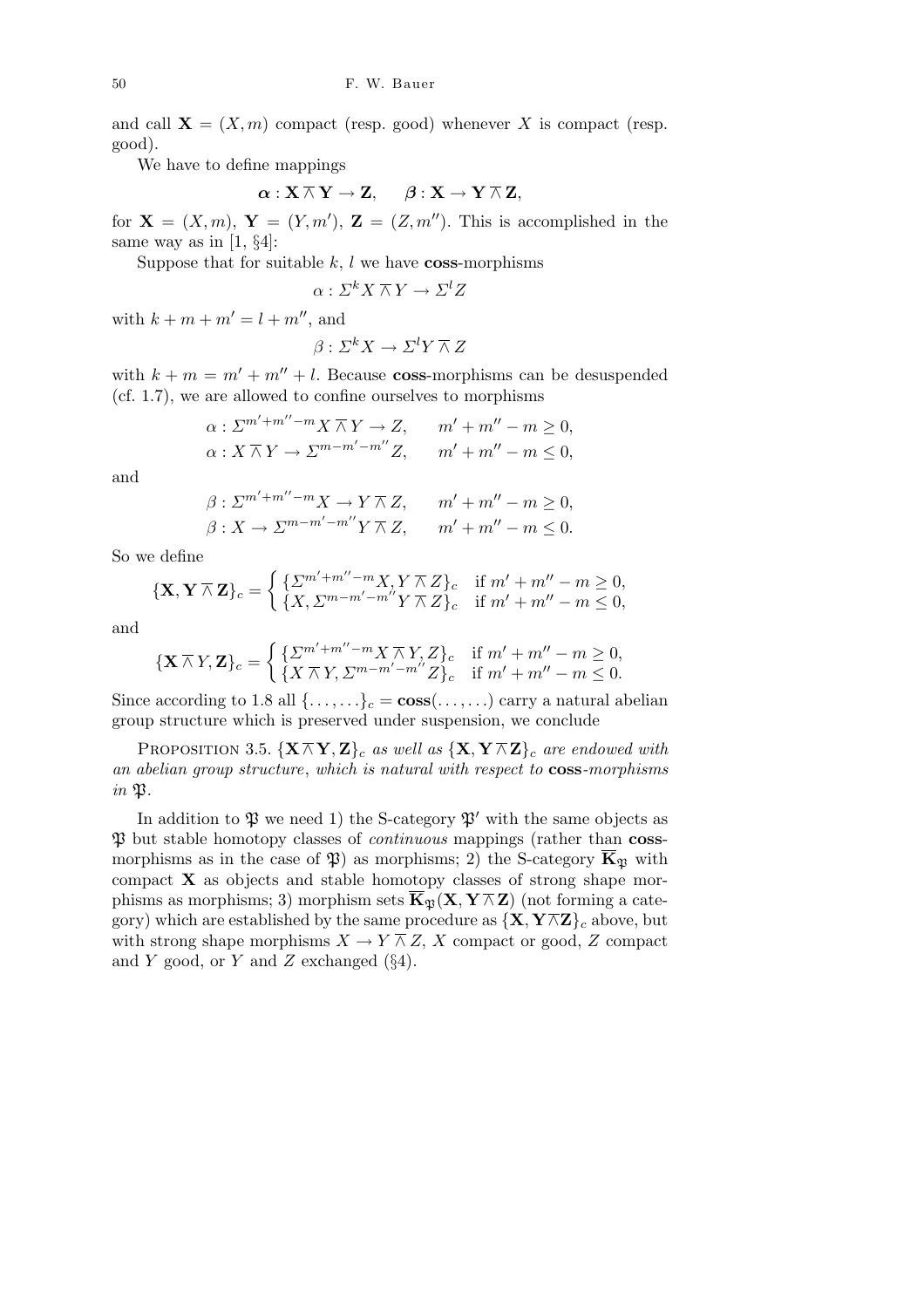We have the based version of Lemma 4.1 of [1]:

LEMMA 3.6. Up to isomorphism in  $\mathfrak{P}, D_n\mathbf{X}$  is independent of the par*ticular embedding*  $X \subset S^n$  *and therefore of the dimension n which is used to establish a "geometrical"*  $D_n X$ .

LEMMA 3.7. For compact **X** the independence of  $D_k \mathbf{X}$  is up to isomor*phism in*  $\mathfrak{P}'$ . Moreover, the isomorphism  $D^2\mathbf{X} \approx \mathbf{X}$  occurs already in  $\mathfrak{P}'$ .

P r o o f. Follows from  $3.3$  in the same way as  $3.6$  (i.e. [1, 4.1]) from [1,  $3.3$ .

We define in  $\mathfrak P$ 

(7) 
$$
\mathbf{X} \wedge \mathbf{Y} = (X, n) \wedge (Y, m) = (X \wedge Y, m + n)
$$

obtaining

PROPOSITION 3.8. We have in  $\mathfrak{P}$  an equivalence

(8) 
$$
D(\mathbf{X} \wedge \mathbf{Y}) \approx D\mathbf{X} \wedge D\mathbf{Y}.
$$

For  $X$ ,  $Y$  *compact*, *this equivalence occurs already in*  $\mathfrak{P}'$ *.* 

P r o o f. Follows from 3.2–3.4:

$$
D(\mathbf{X} \wedge \mathbf{Y}) = \Sigma^{-m-n} D_{n+m}(\mathbf{X} \wedge \mathbf{Y}) \approx \Sigma^{-n-m} (D_n \mathbf{X} \wedge D_m \mathbf{Y})
$$
  

$$
\approx \Sigma^{-n} D_n \mathbf{X} \wedge \Sigma^{-m} D_m \mathbf{Y} = D\mathbf{X} \wedge D\mathbf{Y},
$$

where *m* and *n* are dimensions such that  $D_n X$  and  $D_m Y$  are geometrically defined.  $\blacksquare$ 

**4. Shape morphisms and Alexander duality.** In addition to shape morphisms  $\bar{f}: X \to Y$  between compacta we have to deal with strong shape morphisms  $\bar{f}: X \to B \bar{w} Y$  (or  $\bar{f}: X \to Y \bar{w} B$ ) where X is either compact or an ANR,  $B \in \text{ANR}$  and *Y* is compact. This kind of shape morphism has been defined in [3].

It is a 2-functor  $f: \mathbf{P}_{B\overline{\wedge}Y} \to \mathbf{P}_X$ , where  $\mathbf{P}_X$  is a 2-category with continuous  $g: X \to P \in \text{ANR}$  as objects and suitably defined 1- and 2-morphisms, while  $\mathbf{P}_{B\overline{\wedge}Y}$  is a 2-category with continuous mappings  $g': B \wedge Y \to Q \in$ **ANR** as objects, which factorize over a  $1 \land g : B \land Y \to B \land P$  ( $B \in \textbf{ANR}$ ) is kept fixed). For details we refer to [3], where in particular A5–A8, p. 298, ensure that we are allowed to confine ourselves to a subcategory  $\mathbf{P}'_{B\square Y}$ , with objects of the form  $1 \land g_m : B \land Y \to B \land C_m$ ,  $C_m$  being a compact ANR,  $m = 1, 2, \ldots$ 

In the same way we define  $\bar{f}: X \to Y \bar{w}$ .

The set of all these strong shape morphisms (resp. all their stable homotopy classes) is denoted by  $\overline{\mathbf{K}}(X, B \overline{\wedge} Y)$  and  $\overline{\mathbf{K}}(X, Y \overline{\wedge} B)$  (resp.  $\overline{\{X, B \overline{\wedge} Y\}}$  $= \overline{\mathbf{K}}_s(X, B \overline{\wedge} Y)$  and  $\overline{\{X, Y \overline{\wedge} B\}} = \overline{\mathbf{K}}_s(X, Y \overline{\wedge} B)$ .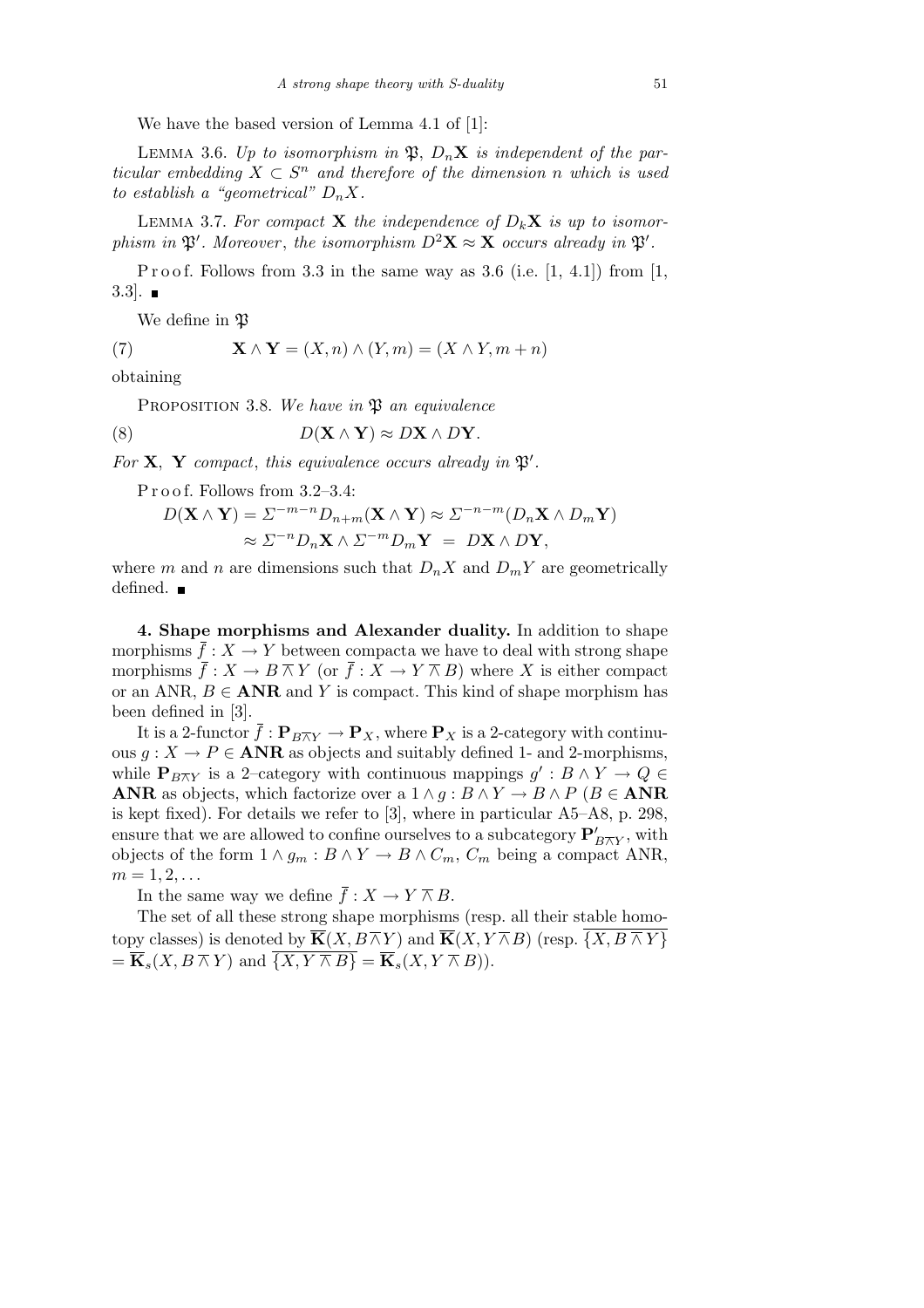There are three different versions of Alexander duality which are used throughout this paper. We will assume of course that all spaces  $E_k$  in a spectrum  $\mathbf{E} = \{E_k\}$  are in Met.

THEOREM 4.1. Let  $\mathbf{E} = \{E_k\}$  be a spectrum and  $(X, x_0) = X \subset S^n$  a *based compact space. Then we have a natural* (*with respect to inclusions*) *isomorphism*

(1) 
$$
\overline{\mathbf{E}}_p(X, x_0) \approx \overline{\mathbf{E}}^q(S^n \setminus \{x_0\}, S^n \setminus X), \quad p + q = n, p, q \in \mathbb{Z}.
$$

THEOREM 4.2. *Suppose*  $\mathbf{E} = \{E_k\}$  *is a spectrum with compact*  $E_k$  *and*  $(X, x_0) = X \subset S^n$  *a* based compact space. Then we have a natural (with *respect to inclusions*) *isomorphism*

(2) 
$$
\overline{\mathbf{E}}_p(\Sigma(S^n \setminus X), \star) \approx \overline{\mathbf{E}}^q(X, x_0), \quad p + q = n, \ p, q \in \mathbb{Z}.
$$

In 4.1 and 4.2, (co-) homology  $\overline{\mathbf{E}}_p(X)$ ,  $\overline{\mathbf{E}}_q(Y)$  is always defined by using strong shape morphisms, e.g.  $S^{n+k} \to X^+ \overline{\wedge} E_k$  for homology and  $\Sigma^k Y \to$  $E_{k+q}$  for cohomology, resp. in the based case (cf. [3, *§*3, *§*5], for details).

In order to formulate the next Alexander duality theorem, we take a compact spectrum  $\mathbf{E}' = \{E'_k\}$  as in 4.2 and a good space  $B \in \mathbf{Met}$ . Now we introduce a *formal* spectrum  $\mathbf{E} = \{B \wedge E'_k\} = B \wedge E'$ , with pairs of spaces  $B \wedge E'$ <sub>*k*</sub> and mappings of pairs of spaces

$$
\sigma_k = 1 \overline{\wedge} \sigma'_k : B \overline{\wedge} \Sigma E'_k \to B \overline{\wedge} E'_{k+1}
$$

as bonding maps. Alternatively we could realize all this by talking about *virtual* spaces  $B \overline{\wedge} E_k$  and (componentwise defined) mappings between these virtual spaces (cf. remark at the end of *§*1).

This entitles us to form for compact  $X \subset S^n$  (co-) homology  $\overline{\mathbf{E}}_p(S^n \setminus X)$ ,  $\overline{\mathbf{E}}^{q}(X)$  by using strong shape morphisms

$$
S^{p+k}
$$
  $\rightarrow ((S^n \setminus X)^+ \wedge B) \overline{\wedge} E'_k$  and  $\Sigma^k X \rightarrow B \overline{\wedge} E'_{q+k}$ .

The relative groups are defined in the same way. We have e.g.

$$
\overline{\mathbf{E}}_p(S^n \setminus X) = \overline{\mathbf{E}}_p'((S^n \setminus X) \wedge B).
$$

We can of course also introduce formal spectra  $\mathbf{E} = \mathbf{E}' \cap B$ .

THEOREM 4.3. Let  $\mathbf{E} = B \overline{\wedge} \mathbf{E}'$  be such a formal spectrum. Then for *compact based*  $(X, x_0) = X \subset S^n$  *we have the same isomorphism as in* 4.2:

(3) 
$$
\overline{\mathbf{E}}_p(\Sigma(S^n \setminus X), \star) \approx \overline{\mathbf{E}}^q(X, x_0), \quad p + q = n, \ p, q \in \mathbb{Z}.
$$

All these duality isomorphisms are also natural with respect to mappings of spectra (in a well-known way; cf. 4.5 below).

Theorem 4.1, being a classical Alexander isomorphism, is identical with [3, Theorem 7.1]; Theorem 4.2(2) is identical with Theorem 1.2(2) of [2].

Only Theorem 4.3 is new. However, the proof is virtually identical with that of 4.2 in [2, §3]: One simply has to replace the 2-category  $\mathbf{P}'_Y$ ,  $Y = E_{q+k}$ ,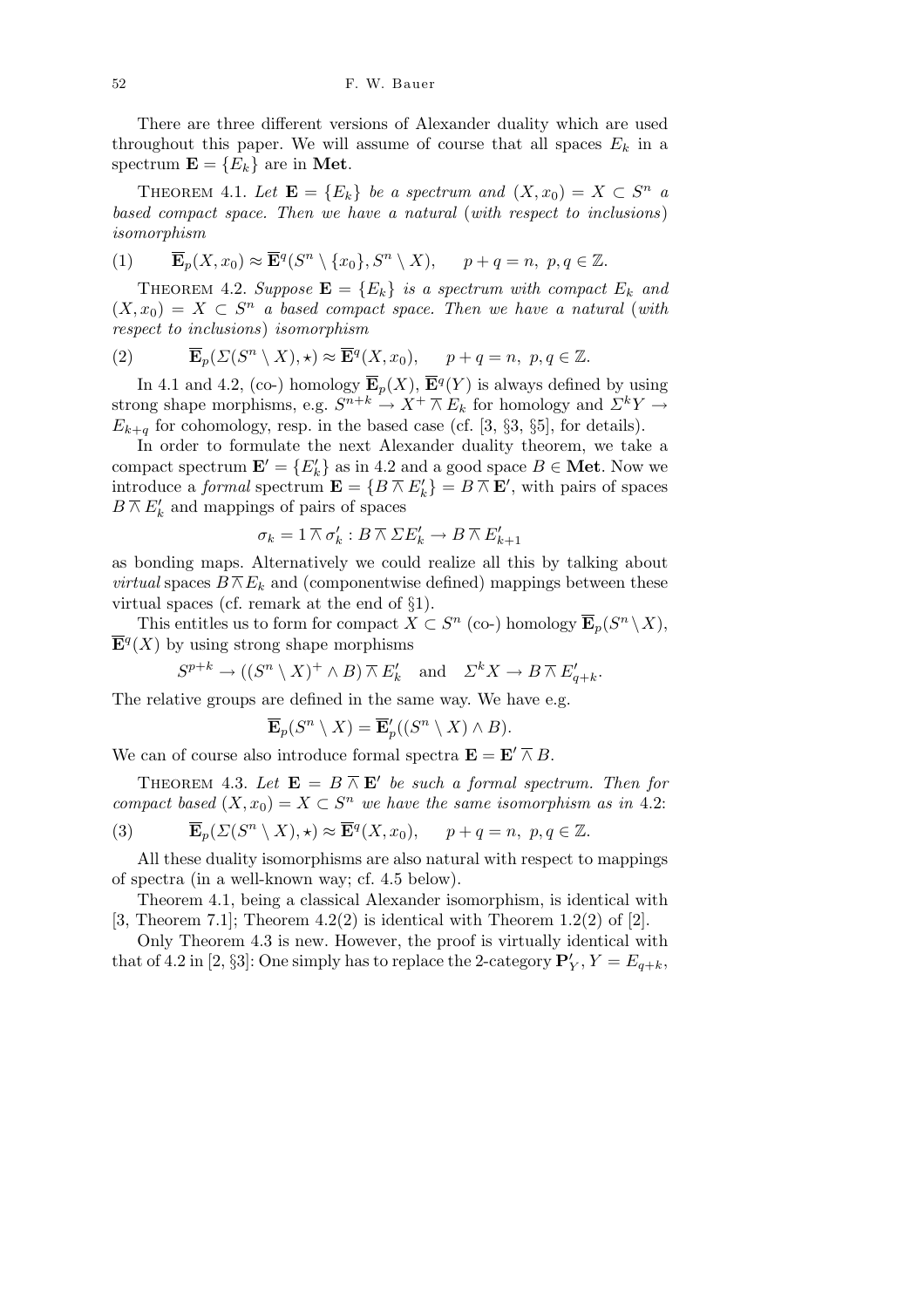by  $P'_{B\overline{\wedge} Y}$ . Then all conclusions in [2, p. 20] carry through without any change.

We reformulate (1):

Corollary 4.4. *Under the same assumptions as in* 4.1 *we have for based*  $compacta(X, x_0)$  *a natural isomorphism* 

(1') 
$$
\overline{\mathbf{E}}_p(X, x_0) \approx \overline{\mathbf{E}}^q(\Sigma(S^n \setminus X), \star), \quad p + q = n, \ p, q \in \mathbb{Z},
$$

*where, as usual,*  $\star = top$  *vertex of the unreduced suspension.* 

P r o o f. There are isomorphisms

$$
\overline{\mathbf{E}}^q(S^n \setminus \{x_0\}, S^n \setminus X) \approx \overline{\mathbf{E}}^q(S^n \setminus \{x_0\} \cup C(S^n \setminus X), C(S^n \setminus X))
$$
  

$$
\approx \overline{\mathbf{E}}^q(S^n \setminus \{x_0\} \cup C(S^n \setminus X), \star)
$$
  

$$
\approx \overline{\mathbf{E}}^q(\Sigma(S^n \setminus X), \star);
$$

the first isomorphism is an excision (one cuts off the top of the cone); the second stems from the exact cohomology sequence and the third from 3.1.  $\blacksquare$ 

For suspension spectra  $\mathbf{E} = {\{\Sigma^k A\}, {\{\Sigma^k\}, {\{\Sigma^kY \overline \wedge B\}}, \text{we translate (1')}},$  $(2)$ ,  $(3)$  into a stable form:

$$
(1'') \quad \overline{\{S^p, X \land A\}}, \approx \overline{\{ \Sigma^pDX, A\}}, \quad X \text{ compact}, A \text{ arbitrary},
$$

$$
(2') \quad \overline{S^{-p}, DX \overline{\wedge} Y} \approx \overline{\{\Sigma^{-p}X, Y\}}, \quad X, Y \text{ compact},
$$

$$
(3') \quad \overline{\{S^{-p}, (DX \wedge B) \wedge Y\}} \approx \overline{\{S^{-p}, DX \wedge (Y \wedge B)\}}
$$

$$
\approx \overline{\{ \Sigma^{-p} X, Y \wedge B\}}, \qquad X, Y \text{ compact, } B
$$

and in all three cases  $p \in \mathbb{Z}$ .

As a result we obtain, replacing *X* by  $\Sigma^p X$ , in the same order and for the same kind of spaces:

$$
(I) \qquad \qquad \overline{\{S^0, X \overline{\wedge} A\}} \approx \overline{\{DX, A\}},
$$

(II) 
$$
\overline{\{S^0, DX \land Y\}} \approx \overline{\{X,Y\}},
$$

(III) 
$$
\overline{\{S^0,(DX\wedge B)\wedge Y\}}\approx \overline{\{S^0,DX\wedge (Y\wedge B)\}}\approx \overline{\{X,Y\wedge B\}}.
$$

In applications we encounter  $A = P \wedge Y$ , *P* good, *Y* compact.

Proposition 4.5. *The isomorphisms* (I)–(III) *are natural with respect to stable homotopy classes of strong shape morphisms*  $\bar{f}: X \to X', \bar{g}: Y \to Y'$ *and continuous mappings*  $h: P \to P'$ ,  $h': B \to B'$  for good  $B, B', P, P'$ . *Since*  $P'$ ,  $B'$  are assumed to be good, the mappings  $h$ ,  $h'$  can be replaced by *strong shape mappings.*

P r o o f. First of all,  $(1'')$ ,  $(2')$ ,  $(3')$  are natural with respect to stable mappings between coefficient spectra (cf. also [3, *§*6, p. 267]) and with respect to inclusions for the spaces *X*. Now we proceed as in [1, *§*1] and factorize a

*≈ {Σ<sup>−</sup><sup>p</sup>X, Y ∧ B}, X, Y* compact, *B* good,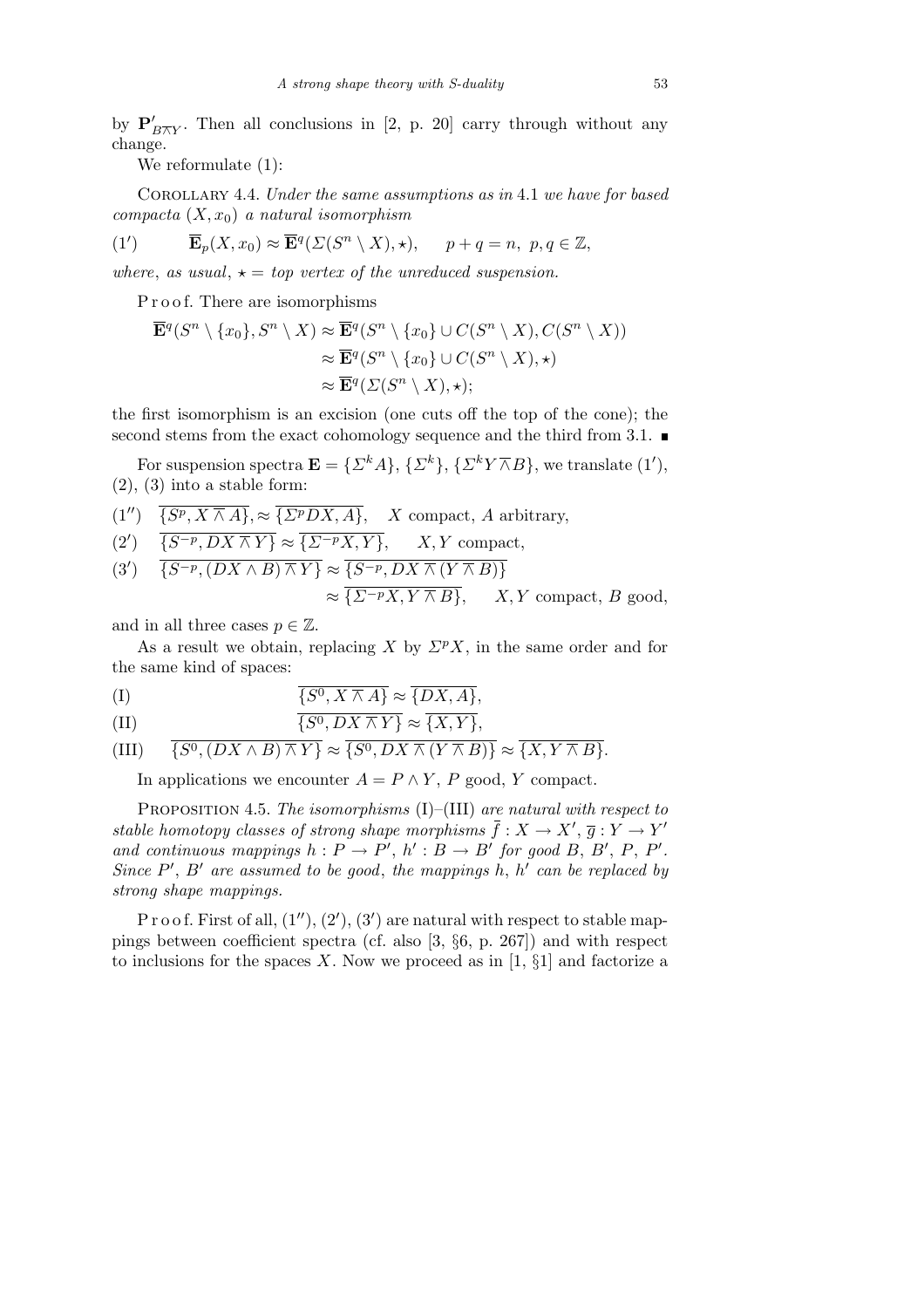strong shape morphism  $\bar{f}$  as in [1,  $\S1(3)$ ]. The same argument which established [1, Corollary 1.2] assures us that for given embeddings  $X, X' \subset S^n$  $(n \text{ fixed})$  the isomorphisms  $(1'')$ ,  $(2')$ ,  $(3')$  are natural with respect to strong shape morphisms.

The naturality properties of the stabilized versions (I)–(III) follow now from 3.6.  $\blacksquare$ 

**5. Some special properties of coss-morphisms.** In *§*1 we introduced **coss**-morphisms  $\beta: X \to Y \overline{\wedge} Z$  by referring to strong shape morphisms of the form  $X' \to Q \overline{\wedge} Z'$  and  $P \to \widetilde{Y} \overline{\wedge} R$   $(X', \widetilde{Y}, Z'$  compact,  $P, Q, R$  good). Therefore we have to investigate whether

- 1) for *X, Z* compact and *Y* good, and
- 2) for *X, Z* good and *Y* compact,

such a  $\beta$  reduces to a strong shape morphism of this kind and vice versa.

Ad 1) Given a strong shape morphism  $\bar{f}: X \to Y \wedge Z$  (*X, Z* compact, *Y* good) and  $t : Z \to R \in \mathbf{ANR}$ , we have a continuous  $f : X \to Y \wedge R$ and an extension over some good  $X \subset P$  (e.g. some open neighborhood in a Hilbert cube or some  $S<sup>n</sup>$  containing *X*) which, because *X* is compact, can be assumed to be also compact:  $f_1 : P \to Y \wedge R$ . Because *Z* is compact, we can assume that *R* is compact, so that  $f_1$  maps already into some  $\widetilde{Y} \wedge R$ , with  $\widetilde{Y} \subset Q = Y$  compact. This establishes  $h : P \to \widetilde{Y} \wedge R$ . Setting  $X' = X$ ,  $Z' = Z$  we obtain a  $\overline{g}: X' \to Q \overline{\wedge} Z'$   $(Q = Y)$ , namely  $\overline{g} = \overline{f}$ . The same kind of argument provides us with an  $\bar{h}$  :  $\tilde{P} \rightarrow Y' \wedge R$  (observing that we can assume  $X = X'$ ,  $P = \widetilde{P}$ ).

Ad 2) Suppose that *X*, *Z* are good and *Y* compact and let  $\bar{f}: X \to Y \overline{\wedge} Z$ be a strong shape morphism. Then we set  $X = P = \widetilde{P}$  and  $Y' = \widetilde{Y} = Y$ , providing us with  $\widetilde{P} \to Y' \overline{\wedge} R$  and  $P \to \widetilde{Y} \overline{\wedge} R$ . Moreover, let  $s: Y \to Q \in$ **ANR** and  $a: X' \to X$  be given, with X<sup>*i*</sup> compact. Then composing with *f* yields (up to homotopy) a continuous  $h_1 : X^1 \to Q \wedge Z = Q \wedge R$ . By the same argument as in 1) we find a compact  $Z' \subset Z$  such that  $h_1$  factorizes through  $Q \wedge Z'$ , yielding a  $\overline{g}: X' \to Q \overline{\wedge} Z'$ .

In both cases it is clear that these morphisms establish a  $\beta \in \mathbf{cos}(X,$ *Y*  $\overline{\wedge}$  *Z*).

On the other hand, let  $\beta \in \mathbf{cos}(X, Y \bar{w} Z)$  with either *X, Z* compact, *Y* good or *X, Z* good and *Y* compact. Then the existence of a strong shape morphism

 $X = X' \to Q \overline{\wedge} Z' = Y \overline{\wedge} Z$  and  $X = P \to \widetilde{Y} \overline{\wedge} R = Y \overline{\wedge} Z$ 

is part of the definition.

Summarizing, we have: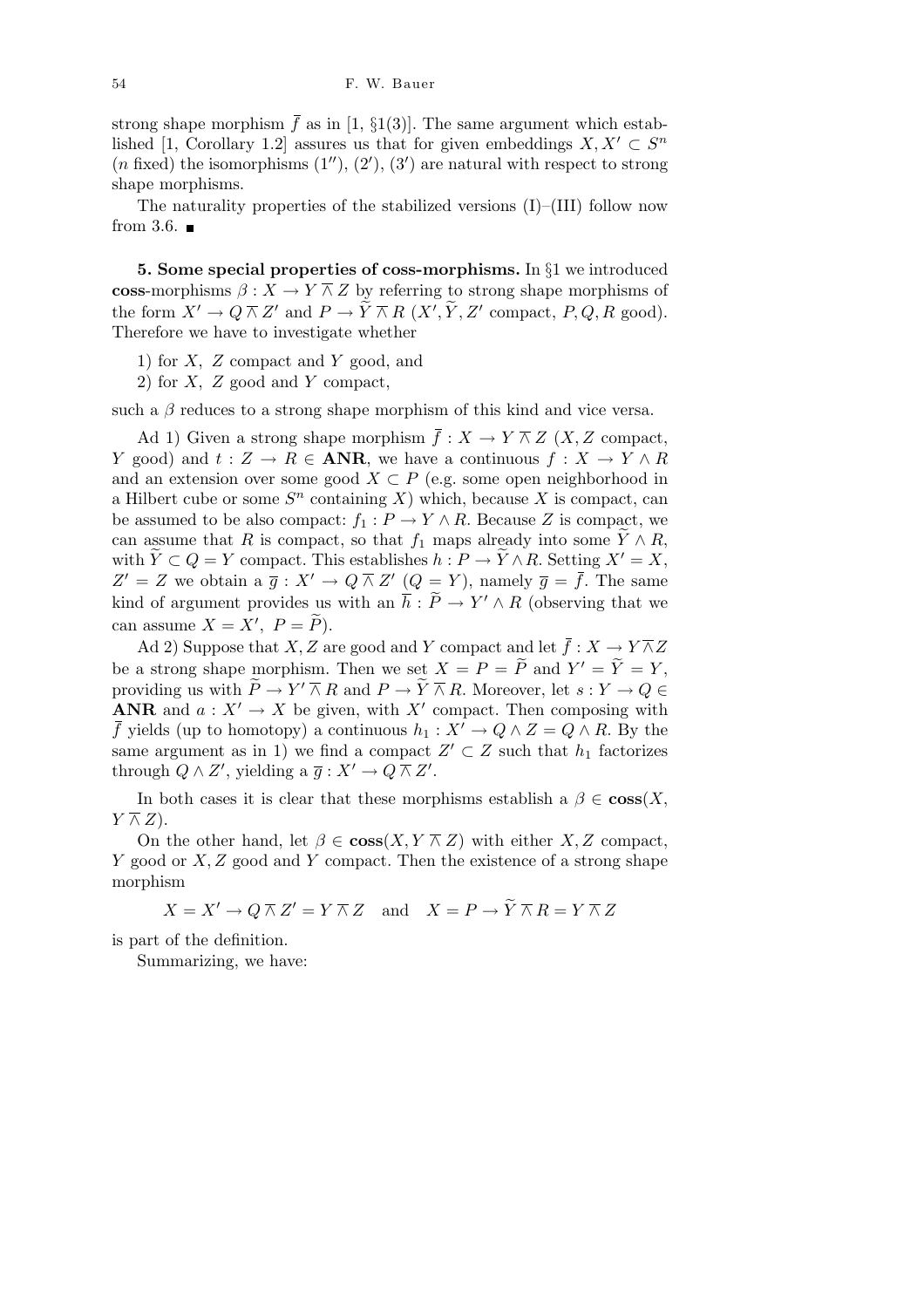Proposition 5.1. *For* 1) *X, Z compact*, *Y good*, *or* 2) *X, Z good*, *Y compact*, *there exists a natural isomorphism between*  $\cos(X, Y \bar{w})$  *and the abelian group of all stable homotopy classes of strong shape morphisms*  $X \to Y \overline{\wedge} Z$  *denoted by*  $\overline{\mathbf{K}}_s(X, Y \overline{\wedge} Z)$ *.* 

Concerning **coss**-morphisms  $\alpha : X \overline{\wedge} Y \rightarrow Z$  we have a similar assertion:

Corollary 5.2. 1) *For X, Y, Z compact we have an isomorphism*

 $\cos(X \overline{\wedge} Y, Z) \approx \overline{\mathbf{K}}_s(X \wedge Y, Z) = \overline{\{X \wedge Y, Z\}}$ .

2) *For X, Y, Z good and X or Y compact we have an isomorphism*

 $\mathbf{coss}(X \overline{\wedge} Y, Z) \approx \mathbf{Met}_s(X \wedge Y, Z).$ 

Proof. Ad 1) Let  $\alpha \in \cos(X \bar{X} \bar{X}, Z)$  with *X, Y, Z* compact. Then we can set  $X = X'$ ,  $Y = Y'$  and  $Z = Z'$ , hence  $X' \wedge Y' \rightarrow Z'$  (as part of  $\alpha(X', Y', R)$ ) gives  $a \overline{g} \in \overline{\mathbf{K}}_s(X \wedge Y, Z)$ .

Suppose on the other hand that  $\overline{g} \in \overline{\mathbf{K}}_s(X \wedge Y, Z)$ . Then by setting  $X' = X, Y' = Y$  and  $Z' = Z$  we obtain a map  $X' \wedge Y' \rightarrow Z'$ . Moreover, let  $t: Z \to R \in \mathbf{ANR}$ . Then

$$
X \wedge Y \to Z \to R
$$

can be assumed to be continuous, allowing an extension over some  $P \wedge Q \in$ **ANR**, hence providing us with mappings  $\overline{P} \wedge Q \rightarrow R$  and  $P \wedge \overline{Q} \rightarrow R$  $(P = \tilde{P}, Q = \tilde{Q})$ . According to Definition 1.1, these mappings determine an  $\alpha \in \mathbf{coss}(X \overline{\wedge} Y, Z).$ 

Ad 2) It suffices to treat the case of *X, Y, Z* good *and Y compact*, because of 1.3.

Then according to 1.2(3),

$$
\mathbf{cos}(X \overline{\wedge} Y, Z) \approx \mathbf{cos}(X \wedge Y, Z).
$$

Moreover, since *X, Y, Z* are good, [1, 2.3] applies, yielding

$$
\mathbf{cos}(X \wedge Y, Z) \approx \mathbf{Met}_s(X \wedge Y, Z).
$$

This completes the proof of 5.2.  $\blacksquare$ 

R e m a r k. There are of course stabilized versions of 5.1 and 5.2 operating with  $\{\ldots, \ldots\}$ <sup>*s*</sup> instead of **coss**( $\ldots, \ldots$ ),  $\overline{\mathbf{K}}_{\mathfrak{P}}$  instead of  $\overline{\mathbf{K}}_s$ ,  $\mathfrak{P}'$  instead of  $\mathbf{Met}_{s}$  and  $\mathbf{X}, \mathbf{Y}, \mathbf{Z}$  replacing  $X, Y, Z$ .

## **References**

- [1] F. W. Bauer, *A strong shape theory admitting an S-dual*, Topology Appl. 62 (1995), 207–232.
- [2] —, *A strong-shape theoretical version of a result due to E. Lima*, ibid. 40 (1991), 17–21.